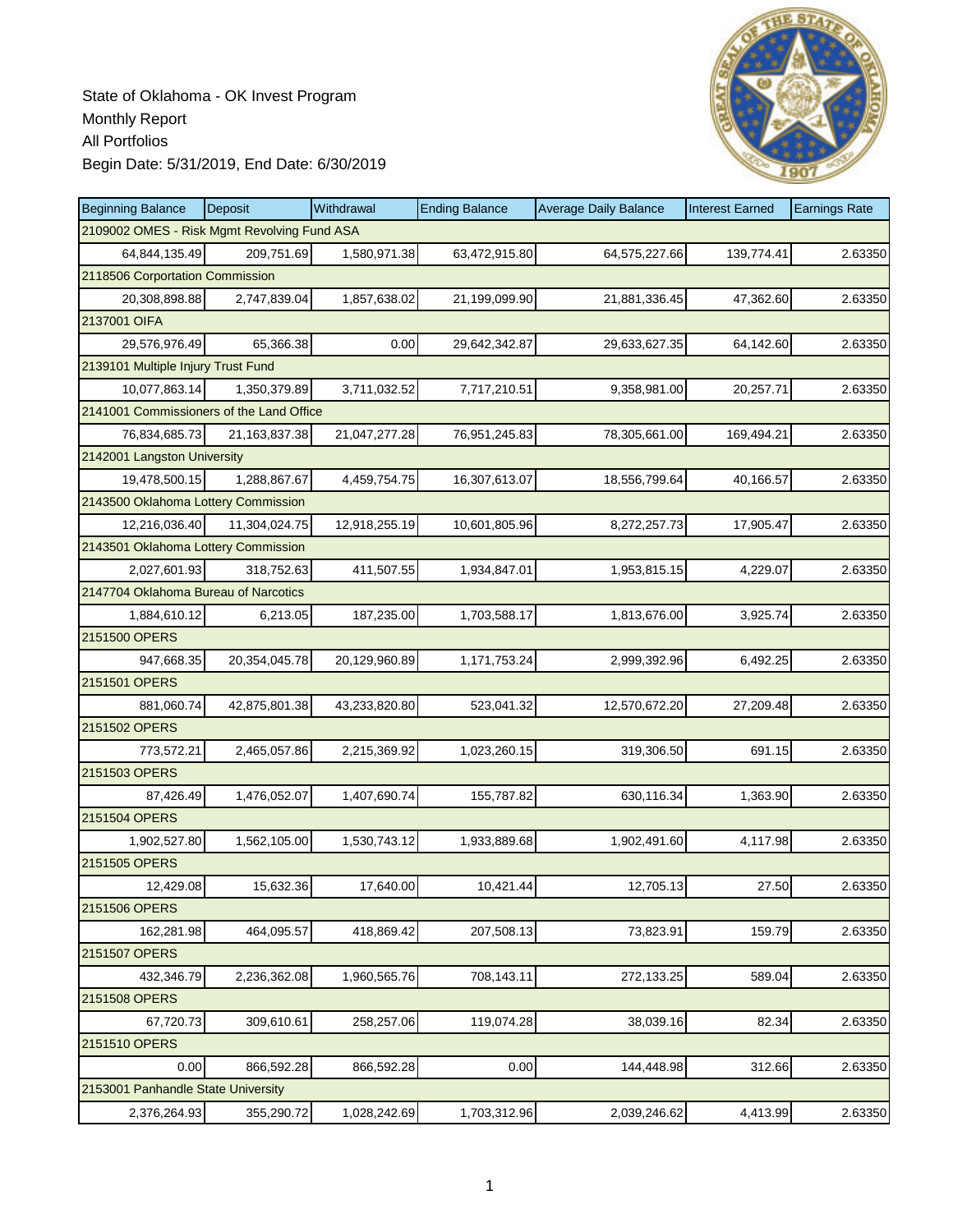| <b>Beginning Balance</b>                  | Deposit                   | Withdrawal     | <b>Ending Balance</b> | <b>Average Daily Balance</b> | <b>Interest Earned</b> | <b>Earnings Rate</b> |  |  |  |  |
|-------------------------------------------|---------------------------|----------------|-----------------------|------------------------------|------------------------|----------------------|--|--|--|--|
|                                           | 2155701 OK Police Pension |                |                       |                              |                        |                      |  |  |  |  |
| 20,145,108.21                             | 5,097,416.59              | 12,878,419.73  | 12,364,105.07         | 18,945,532.15                | 41,007.99              | 2.63350              |  |  |  |  |
| 2169502 Tax Commission                    |                           |                |                       |                              |                        |                      |  |  |  |  |
| 412,658,221.89                            | 405,417,087.01            | 409,359,240.90 | 408,716,068.00        | 224, 203, 181. 31            | 485,292.39             | 2.63350              |  |  |  |  |
| 2169520 Tax Commission                    |                           |                |                       |                              |                        |                      |  |  |  |  |
| 1,521,666.47                              | 5,663,177.21              | 5,392,204.47   | 1,792,639.21          | 5,513,766.75                 | 11,934.66              | 2.63350              |  |  |  |  |
| 2169521 Tax Commission                    |                           |                |                       |                              |                        |                      |  |  |  |  |
| 53.198.339.07                             | 59,623,483.96             | 54,758,225.31  | 58,063,597.72         | 32,281,291.02                | 69,873.52              | 2.63350              |  |  |  |  |
| 2174007 State Treasurer                   |                           |                |                       |                              |                        |                      |  |  |  |  |
| 1,569,958.71                              | 161,732.20                | 0.00           | 1,731,690.91          | 1,710,126.62                 | 3,701.60               | 2.63350              |  |  |  |  |
| 2183006 DHS - CSED                        |                           |                |                       |                              |                        |                      |  |  |  |  |
| 23,846,243.94                             | 6,331,639.28              | 11,380,665.12  | 18,797,218.10         | 19,319,961.40                | 41,818.45              | 2.63350              |  |  |  |  |
| 7200039 Oklahoma Boll Weevil Eradication  |                           |                |                       |                              |                        |                      |  |  |  |  |
| 2,537,016.84                              | 279,078.03                | 26,808.83      | 2,789,286.04          | 2,695,993.84                 | 5,835.53               | 2.63350              |  |  |  |  |
| 7200320 Department of Wildlife            |                           |                |                       |                              |                        |                      |  |  |  |  |
| 2,603,163.21                              | 2,978,374.05              | 3,407,963.13   | 2,173,574.13          | 2,648,755.28                 | 5,733.29               | 2.63350              |  |  |  |  |
| 7200359 OERB                              |                           |                |                       |                              |                        |                      |  |  |  |  |
| 14.889.533.46                             | 1,804,852.34              | 1,612,142.52   | 15,082,243.28         | 15,904,583.08                | 34,425.80              | 2.63350              |  |  |  |  |
| 7200370 OIFA                              |                           |                |                       |                              |                        |                      |  |  |  |  |
| 664,322.33                                | 104,304.23                | 57,847.47      | 710,779.09            | 709,078.04                   | 1,534.81               | 2.63350              |  |  |  |  |
| 7200391 Multiple Injury Trust Fund        |                           |                |                       |                              |                        |                      |  |  |  |  |
| 117,200.67                                | 101,958.36                | 40,059.83      | 179,099.20            | 160,037.92                   | 346.41                 | 2.63350              |  |  |  |  |
| 7200410 Commissioners of the Land Office  |                           |                |                       |                              |                        |                      |  |  |  |  |
| 1,703,138.55                              | 3,777.70                  | 32,562.24      | 1,674,354.01          | 1,694,382.66                 | 3,667.53               | 2.63350              |  |  |  |  |
| 7200435 Oklahoma Lottery Commission       |                           |                |                       |                              |                        |                      |  |  |  |  |
| 19,537,304.30                             | 9,777,173.65              | 7,025,984.79   | 22,288,493.16         | 22,727,809.34                | 49,194.81              | 2.63350              |  |  |  |  |
| 7200515 OPERS                             |                           |                |                       |                              |                        |                      |  |  |  |  |
| 190,319.25                                | 550,864.82                | 613,684.27     | 127,499.80            | 371,848.72                   | 804.87                 | 2.63350              |  |  |  |  |
| 7200557 Oklahoma Police Pension           |                           |                |                       |                              |                        |                      |  |  |  |  |
| 0.00                                      | 112,670.41                | 112,670.41     | 0.00                  | 7,548.87                     | 16.34                  | 2.63350              |  |  |  |  |
| 7200588 Real Estate Commission            |                           |                |                       |                              |                        |                      |  |  |  |  |
| 455,029.58                                | 118,942.75                | 107,458.79     | 466,513.54            | 514,412.90                   | 1,113.46               | 2.63350              |  |  |  |  |
| 7200830 Department of Human Services      |                           |                |                       |                              |                        |                      |  |  |  |  |
| 52,220.30                                 | 117.00                    | 0.00           | 52,337.30             | 52,321.70                    | 113.25                 | 2.63350              |  |  |  |  |
| 7201825 University Hospitals Authority    |                           |                |                       |                              |                        |                      |  |  |  |  |
| 6,508,367.88                              | 56,083.45                 | 28,479.18      | 6,535,972.15          | 6,523,206.74                 | 14,119.62              | 2.63350              |  |  |  |  |
| 7205090 OMES Risk Management Division/DSC |                           |                |                       |                              |                        |                      |  |  |  |  |
| 51,413,501.92                             | 814,130.36                | 2,059,892.68   | 50,167,739.60         | 51,364,852.84                | 111,180.28             | 2.63350              |  |  |  |  |
| 7205204 JM Davis Arms & Historical Museum |                           |                |                       |                              |                        |                      |  |  |  |  |
| 3,353.12                                  | 7.41                      | 0.00           | 3,360.53              | 3,359.54                     | 7.27                   | 2.63350              |  |  |  |  |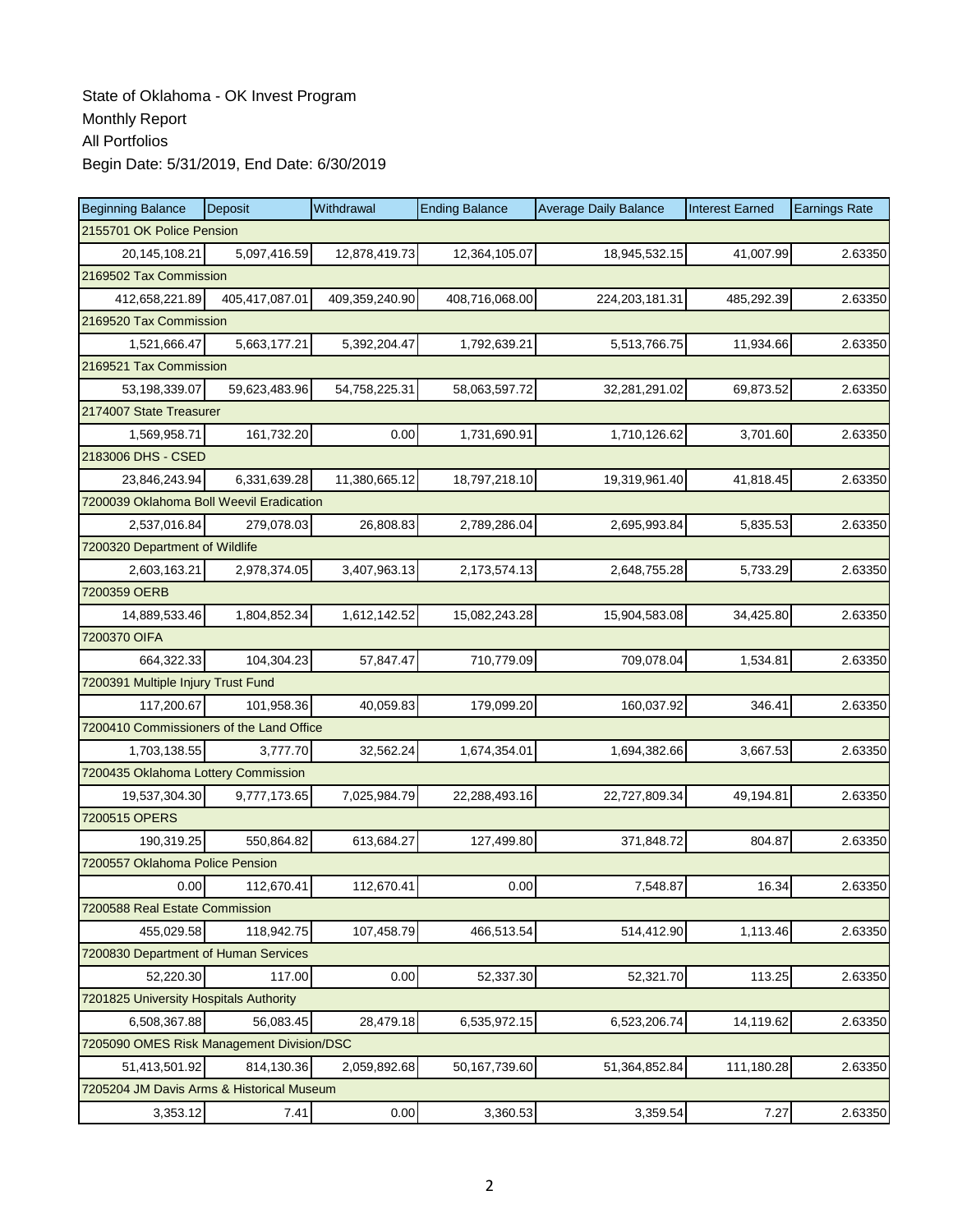| <b>Beginning Balance</b>                          | Deposit                        | Withdrawal   | <b>Ending Balance</b> | <b>Average Daily Balance</b> | <b>Interest Earned</b> | <b>Earnings Rate</b> |  |  |  |
|---------------------------------------------------|--------------------------------|--------------|-----------------------|------------------------------|------------------------|----------------------|--|--|--|
|                                                   | 7205320 Department of Wildlife |              |                       |                              |                        |                      |  |  |  |
| 749.442.33                                        | 79,731.07                      | 51,818.24    | 777,355.16            | 757,207.01                   | 1,638.99               | 2.63350              |  |  |  |
| 7205359 Sustaining OK Energy Resources            |                                |              |                       |                              |                        |                      |  |  |  |
| 4,738,298.46                                      | 340,934.57                     | 26,091.49    | 5,053,141.54          | 4,906,575.20                 | 10,620.38              | 2.63350              |  |  |  |
| 7205435 Oklahoma Lottery Commission               |                                |              |                       |                              |                        |                      |  |  |  |
| 204,925.17                                        | 4,608.08                       | 0.00         | 209,533.25            | 208,780.17                   | 451.91                 | 2.63350              |  |  |  |
| 7205515 OPERS                                     |                                |              |                       |                              |                        |                      |  |  |  |
| 73,147.96                                         | 38,938.80                      | 0.00         | 112,086.76            | 86,218.78                    | 186.62                 | 2.63350              |  |  |  |
| 7205563 OK Bd for Private Vocational Schools      |                                |              |                       |                              |                        |                      |  |  |  |
| 153,205.11                                        | 24,192.66                      | 3,705.27     | 173,692.50            | 161,741.74                   | 350.09                 | 2.63350              |  |  |  |
| 7205630 Oklahoma Department of Securities         |                                |              |                       |                              |                        |                      |  |  |  |
| 890,460.95                                        | 5,473.57                       | 7,072.11     | 888,862.41            | 889,430.78                   | 1,925.19               | 2.63350              |  |  |  |
| 7205807 Oklahoma Health Care Authority            |                                |              |                       |                              |                        |                      |  |  |  |
| 1,577,262.62                                      | 3,478.82                       | 0.00         | 1,580,741.44          | 1,580,277.60                 | 3,420.54               | 2.63350              |  |  |  |
| 7210270 State Election Board                      |                                |              |                       |                              |                        |                      |  |  |  |
| 4,422,482.64                                      | 9,805.66                       | 66,426.50    | 4,365,861.80          | 4,402,219.36                 | 9,528.69               | 2.63350              |  |  |  |
| 7210320 Department of Wildlife                    |                                |              |                       |                              |                        |                      |  |  |  |
| 9,504,297.59                                      | 51,698.98                      | 67,190.36    | 9,488,806.21          | 9,495,371.07                 | 20,552.93              | 2.63350              |  |  |  |
| 7210350 Oklahoma Historical Society               |                                |              |                       |                              |                        |                      |  |  |  |
| 28.02                                             | 0.06                           | 0.00         | 28.08                 | 28.07                        | 0.06                   | 2.63350              |  |  |  |
| 7210400 Office of Juvenile Affairs                |                                |              |                       |                              |                        |                      |  |  |  |
| 43,519.90                                         | 96.16                          | 0.00         | 43,616.06             | 43,603.24                    | 94.38                  | 2.63350              |  |  |  |
| 7210410 Commissioners of the Land Office          |                                |              |                       |                              |                        |                      |  |  |  |
| 16,122,947.56                                     | 35,632.40                      | 8,614,448.00 | 7,544,131.96          | 14,718,087.64                | 31,857.60              | 2.63350              |  |  |  |
| 7210515 OPERS                                     |                                |              |                       |                              |                        |                      |  |  |  |
| 78,460.29                                         | 7,201.46                       | 0.00         | 85,661.75             | 81,296.50                    | 175.97                 | 2.63350              |  |  |  |
| 7210570 State Board of Licensure for Professional |                                |              |                       |                              |                        |                      |  |  |  |
| 597.895.49                                        | 1.321.37                       | 0.00         | 599,216.86            | 599,040.68                   | 1,296.64               | 2.63350              |  |  |  |
| 7210588 Real Estate Commission                    |                                |              |                       |                              |                        |                      |  |  |  |
| 331,880.82                                        | 6,101.84                       | 1,425.06     | 336,557.60            | 336,258.08                   | 727.84                 | 2.63350              |  |  |  |
| 7215270 State of Oklahoma Election Board          |                                |              |                       |                              |                        |                      |  |  |  |
| 5,289,737.57                                      | 11,690.55                      | 0.00         | 5,301,428.12          | 5,299,869.38                 | 11,471.68              | 2.63350              |  |  |  |
| 7215320 Department of Wildlife                    |                                |              |                       |                              |                        |                      |  |  |  |
| 3,239,612.46                                      | 23,932.69                      | 0.00         | 3,263,545.15          | 3,251,951.62                 | 7,038.92               | 2.63350              |  |  |  |
| 7215566 Tourism & Recreation Department           |                                |              |                       |                              |                        |                      |  |  |  |
| 12,324,125.07                                     | 3,315,942.21                   | 1,837,162.19 | 13,802,905.09         | 12,549,175.90                | 27,162.95              | 2.63350              |  |  |  |
| 7215585 Department of Public Safety               |                                |              |                       |                              |                        |                      |  |  |  |
| 712,398.99                                        | 24,093.99                      | 36,818.77    | 699,674.21            | 707,605.60                   | 1,531.63               | 2.63350              |  |  |  |
| 7215670 JD McCarty Center                         |                                |              |                       |                              |                        |                      |  |  |  |
| 1,167,967.23                                      | 2,584.39                       | 2,285.50     | 1,168,266.12          | 1,169,412.10                 | 2,531.22               | 2.63350              |  |  |  |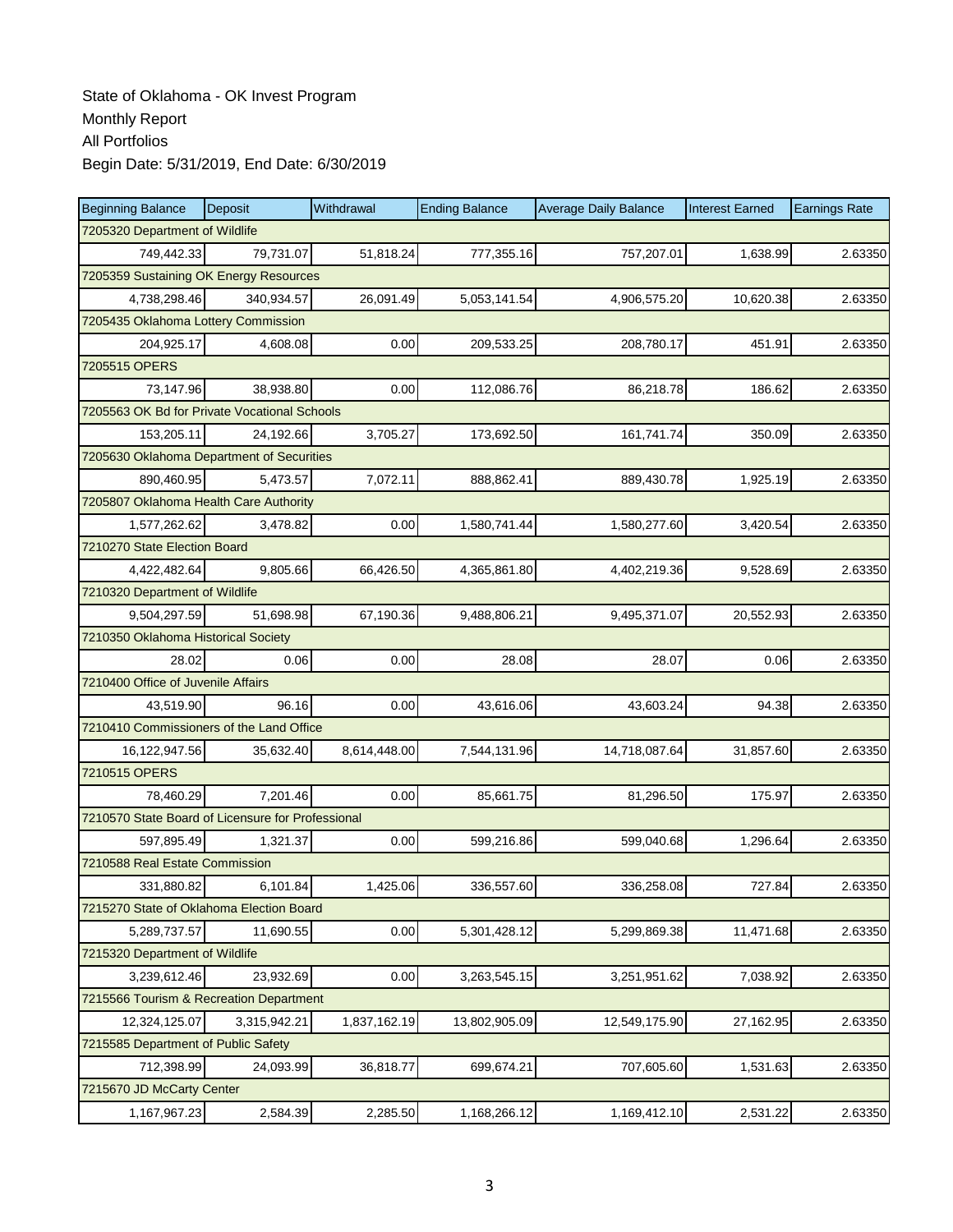| <b>Beginning Balance</b>                      | <b>Deposit</b> | Withdrawal   | <b>Ending Balance</b> | <b>Average Daily Balance</b> | <b>Interest Earned</b> | <b>Earnings Rate</b> |  |  |
|-----------------------------------------------|----------------|--------------|-----------------------|------------------------------|------------------------|----------------------|--|--|
| 7215825 University Hospitals Authority        |                |              |                       |                              |                        |                      |  |  |
| 2,534,729.52                                  | 6.698.96       | 961.42       | 2,540,467.06          | 2,539,180.48                 | 5,496.11               | 2.63350              |  |  |
| 7216805 Department of Rehabilitation Services |                |              |                       |                              |                        |                      |  |  |
| 1,083,825.68                                  | 103.98         | 22,547.65    | 1,061,382.01          | 1,075,260.84                 | 2,327.42               | 2.63350              |  |  |
| 7220090 OSF Building Project Fund             |                |              |                       |                              |                        |                      |  |  |
| 0.42                                          | 0.00           | 0.00         | 0.42                  | 0.42                         | 0.00                   | 2.63350              |  |  |
| 7220320 Dept of Wildlife Conservation         |                |              |                       |                              |                        |                      |  |  |
| 4,333,735.25                                  | 195,792.67     | 140,346.41   | 4,389,181.51          | 4,313,117.80                 | 9,335.83               | 2.63350              |  |  |
| 7220585 Department of Public Safety           |                |              |                       |                              |                        |                      |  |  |
| 4,843,879.84                                  | 10,397.43      | 30,100.06    | 4,824,177.21          | 4,830,280.98                 | 10,455.24              | 2.63350              |  |  |
| 7220830 Department of Human Services          |                |              |                       |                              |                        |                      |  |  |
| 13,118.95                                     | 28.99          | 0.00         | 13,147.94             | 13,144.07                    | 28.45                  | 2.63350              |  |  |
| 7225040 Department of Agriculture             |                |              |                       |                              |                        |                      |  |  |
| 389,929.24                                    | 1,410.83       | 10,000.00    | 381,340.07            | 389,285.29                   | 842.62                 | 2.63350              |  |  |
| 7225830 Department of Human Services          |                |              |                       |                              |                        |                      |  |  |
| 333,860.70                                    | 34,232.61      | 0.00         | 368,093.31            | 345,631.76                   | 748.13                 | 2.63350              |  |  |
| 7230220 Oklahoma Crime Victims Compensation   |                |              |                       |                              |                        |                      |  |  |
| 3,134,835.86                                  | 343,403.12     | 456,448.69   | 3,021,790.29          | 3,242,773.58                 | 7,019.05               | 2.63350              |  |  |
| 7230345 Department of Transportation          |                |              |                       |                              |                        |                      |  |  |
| 1,659,852.91                                  | 520,047.28     | 107,044.48   | 2,072,855.71          | 1,803,831.35                 | 3,904.43               | 2.63350              |  |  |
| 7230695 Tax Commission                        |                |              |                       |                              |                        |                      |  |  |
| 57,940.28                                     | 15,000.00      | 10,910.25    | 62,030.03             | 61,490.57                    | 133.10                 | 2.63350              |  |  |
| 7230807 Health Care Authority                 |                |              |                       |                              |                        |                      |  |  |
| 29,321.31                                     | 6,343,928.72   | 6,294,673.10 | 78,576.93             | 1,892,886.21                 | 4,097.19               | 2.63350              |  |  |
| 7235605 Regents for Higher Education          |                |              |                       |                              |                        |                      |  |  |
| 1,866,831.71                                  | 954,400.69     | 155,350.00   | 2,665,882.40          | 2,477,408.17                 | 5,362.40               | 2.63350              |  |  |
| 7240807 Health Care Authority                 |                |              |                       |                              |                        |                      |  |  |
| 13,219,141.98                                 | 39,217.16      | 0.00         | 13,258,359.14         | 13,253,130.19                | 28,686.67              | 2.63350              |  |  |
| 7244090 OMES Dept of Central Services         |                |              |                       |                              |                        |                      |  |  |
| 964,632.39                                    | 270,010.46     | 339,768.89   | 894,873.96            | 949,737.14                   | 2,055.73               | 2.63350              |  |  |
| 7245807 Health Care Authority                 |                |              |                       |                              |                        |                      |  |  |
| 7,831,411.84                                  | 6,516,300.42   | 5,911,567.76 | 8,436,144.50          | 9,041,679.46                 | 19,570.90              | 2.63350              |  |  |
| 7255090 Department of Central Services        |                |              |                       |                              |                        |                      |  |  |
| 1,062,369.92                                  | 3,156.65       | 10.00        | 1,065,516.57          | 1,065,020.08                 | 2,305.26               | 2.63350              |  |  |
| 7255585 Oklahoma Dept of Public Safety        |                |              |                       |                              |                        |                      |  |  |
| 9,258.39                                      | 1,295.92       | 0.00         | 10,554.31             | 9,786.31                     | 21.18                  | 2.63350              |  |  |
| 7260090 OMES Risk Management Division         |                |              |                       |                              |                        |                      |  |  |
| 5,237,727.77                                  | 55,595.66      | 36,560.77    | 5,256,762.66          | 5,265,517.08                 | 11,397.32              | 2.63350              |  |  |
| 7265090 Risk Management Fund                  |                |              |                       |                              |                        |                      |  |  |
| 124,803.87                                    | 975,000.00     | 91,535.06    | 1,008,268.81          | 205,199.53                   | 444.16                 | 2.63350              |  |  |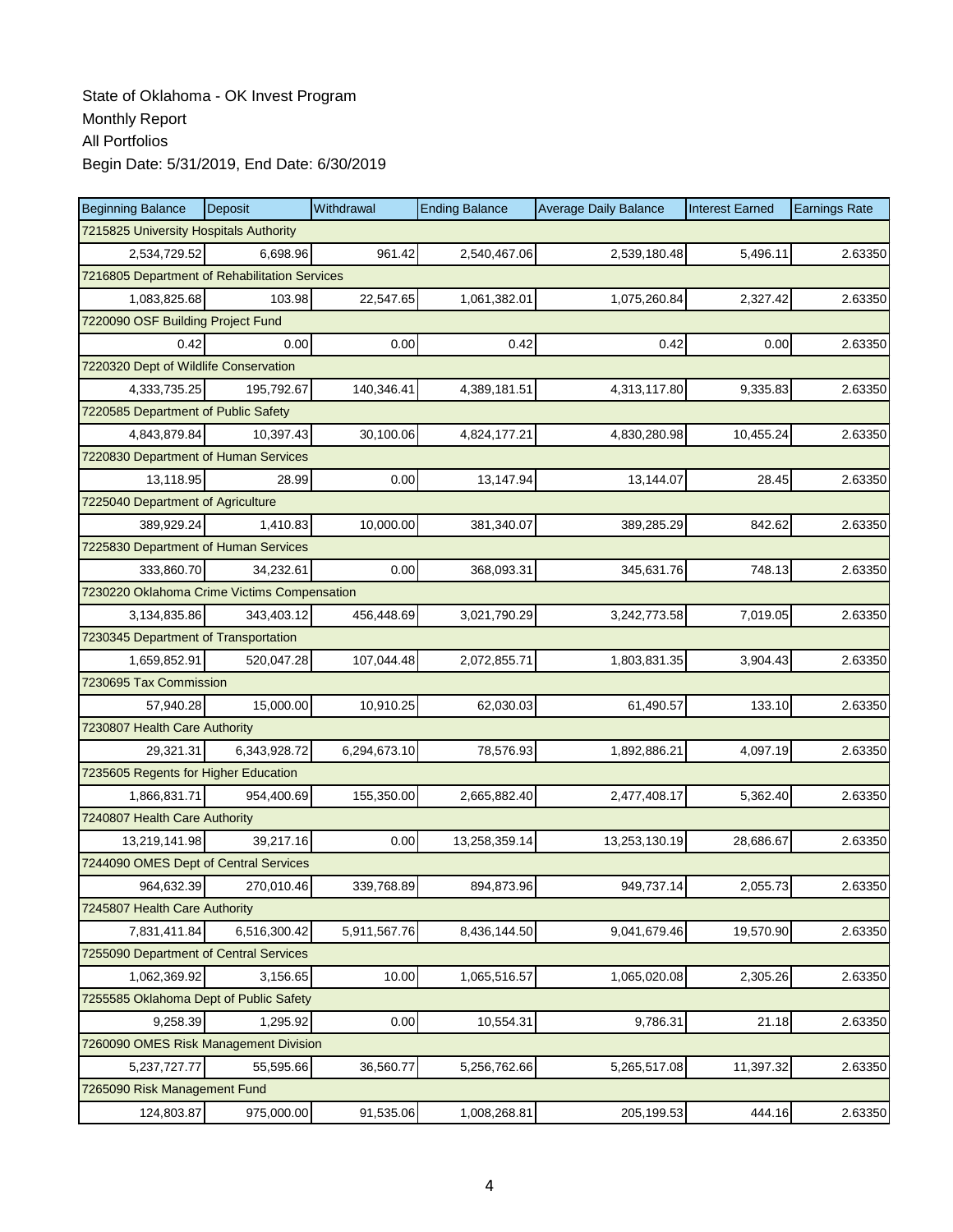| <b>Beginning Balance</b>                           | Deposit            | Withdrawal    | <b>Ending Balance</b> | <b>Average Daily Balance</b> | <b>Interest Earned</b> | <b>Earnings Rate</b> |  |  |  |
|----------------------------------------------------|--------------------|---------------|-----------------------|------------------------------|------------------------|----------------------|--|--|--|
|                                                    | 7275740 OST - SEED |               |                       |                              |                        |                      |  |  |  |
| 36,351.86                                          | 80.88              | 546.95        | 35,885.79             | 36,203.18                    | 78.36                  | 2.63350              |  |  |  |
| 7280090 OMES DCS Property Distribution             |                    |               |                       |                              |                        |                      |  |  |  |
| 1,305,507.13                                       | 36,006.29          | 32,541.08     | 1,308,972.34          | 1,309,460.19                 | 2,834.35               | 2.63350              |  |  |  |
| 7280345 Department of Transportation               |                    |               |                       |                              |                        |                      |  |  |  |
| 404,039.46                                         | 661,597.64         | 404,039.38    | 661,597.72            | 649,269.80                   | 1,405.36               | 2.63350              |  |  |  |
| 7285345 Department of Transportation               |                    |               |                       |                              |                        |                      |  |  |  |
| 156, 124, 754. 67                                  | 7,207,792.94       | 5,731,673.28  | 157,600,874.33        | 157,867,333.65               | 341,707.09             | 2.63350              |  |  |  |
| 7295090 Emergency & Transportation                 |                    |               |                       |                              |                        |                      |  |  |  |
| 3,108,254.78                                       | 571,000.00         | 0.00          | 3,679,254.78          | 3,237,621.45                 | 7,007.90               | 2.63350              |  |  |  |
| 7296150 University of Science & Arts               |                    |               |                       |                              |                        |                      |  |  |  |
| 39.81                                              | 0.09               | 0.00          | 39.90                 | 39.89                        | 0.09                   | 2.63350              |  |  |  |
| 7303000 Tobacco Litigation Escrow Fund             |                    |               |                       |                              |                        |                      |  |  |  |
| 28,867.13                                          | 63.80              | 0.00          | 28,930.93             | 28,922.42                    | 62.60                  | 2.63350              |  |  |  |
| 7360566 Tourism & Recreation Department            |                    |               |                       |                              |                        |                      |  |  |  |
| 6,307,223.31                                       | 37,055.84          | 0.00          | 6,344,279.15          | 6,335,484.36                 | 13,713.29              | 2.63350              |  |  |  |
| 7401105 OCIA NACEA Construction Series 2018B       |                    |               |                       |                              |                        |                      |  |  |  |
| 24,306,372.60                                      | 55,563.37          | 1,014,977.00  | 23,346,958.97         | 24,117,699.55                | 52,203.26              | 2.63350              |  |  |  |
| 7402105 OCIA Tourism Construction Fund Series 2018 |                    |               |                       |                              |                        |                      |  |  |  |
| 9,326,842.05                                       | 20,612.72          | 0.00          | 9,347,454.77          | 9,344,706.41                 | 20,226.81              | 2.63350              |  |  |  |
| 7403292 Oklahoma Department of Environmental Quali |                    |               |                       |                              |                        |                      |  |  |  |
| 220,437.28                                         | 487.15             | 0.00          | 220,924.43            | 220,859.48                   | 478.05                 | 2.63350              |  |  |  |
| 7405220 District Attorneys Council                 |                    |               |                       |                              |                        |                      |  |  |  |
| 3,443,425.96                                       | 10,481.08          | 315,019.84    | 3,138,887.20          | 3,332,763.63                 | 7,213.84               | 2.63350              |  |  |  |
| 7406105 OCIA Tourism Revenue Fund Series 2018A     |                    |               |                       |                              |                        |                      |  |  |  |
| 43,906.24                                          | 75.43              | 43,298.36     | 683.31                | 33,868.66                    | 73.31                  | 2.63350              |  |  |  |
| 7408105 OCIA                                       |                    |               |                       |                              |                        |                      |  |  |  |
| 544,140.61                                         | 550.41             | 538,093.23    | 6,597.79              | 419,062.55                   | 907.07                 | 2.63350              |  |  |  |
| 7409105 OCIA NACEA Revenue Series 2018B            |                    |               |                       |                              |                        |                      |  |  |  |
| 89,264.59                                          | 102.15             | 88,961.35     | 405.39                | 33,010.93                    | 71.45                  | 2.63350              |  |  |  |
| 7410105 OCIA Capitol Repair Construction Series 20 |                    |               |                       |                              |                        |                      |  |  |  |
| 53,683,258.83                                      | 116,554.90         | 10,436,706.87 | 43,363,106.86         | 47,519,953.83                | 102,857.92             | 2.63350              |  |  |  |
| 7412105 OCIA                                       |                    |               |                       |                              |                        |                      |  |  |  |
| 8,828.28                                           | 1,255,918.71       | 1,255,183.34  | 9,563.65              | 720,736.16                   | 1,560.05               | 2.63350              |  |  |  |
| 7415105 OCIA DOC Construction Series 2018D         |                    |               |                       |                              |                        |                      |  |  |  |
| 114,056,737.41                                     | 252,623.11         | 2,052,953.51  | 112,256,407.01        | 113,049,324.11               | 244,697.58             | 2.63350              |  |  |  |
| 7416000 OSF - Oil Overcharge                       |                    |               |                       |                              |                        |                      |  |  |  |
| 280,527.82                                         | 619.98             | 0.00          | 281,147.80            | 281,065.14                   | 608.37                 | 2.63350              |  |  |  |
| 7416160 Department of Commerce                     |                    |               |                       |                              |                        |                      |  |  |  |
| 2,809,678.90                                       | 15,319.54          | 0.00          | 2,824,998.44          | 2,817,182.24                 | 6,097.85               | 2.63350              |  |  |  |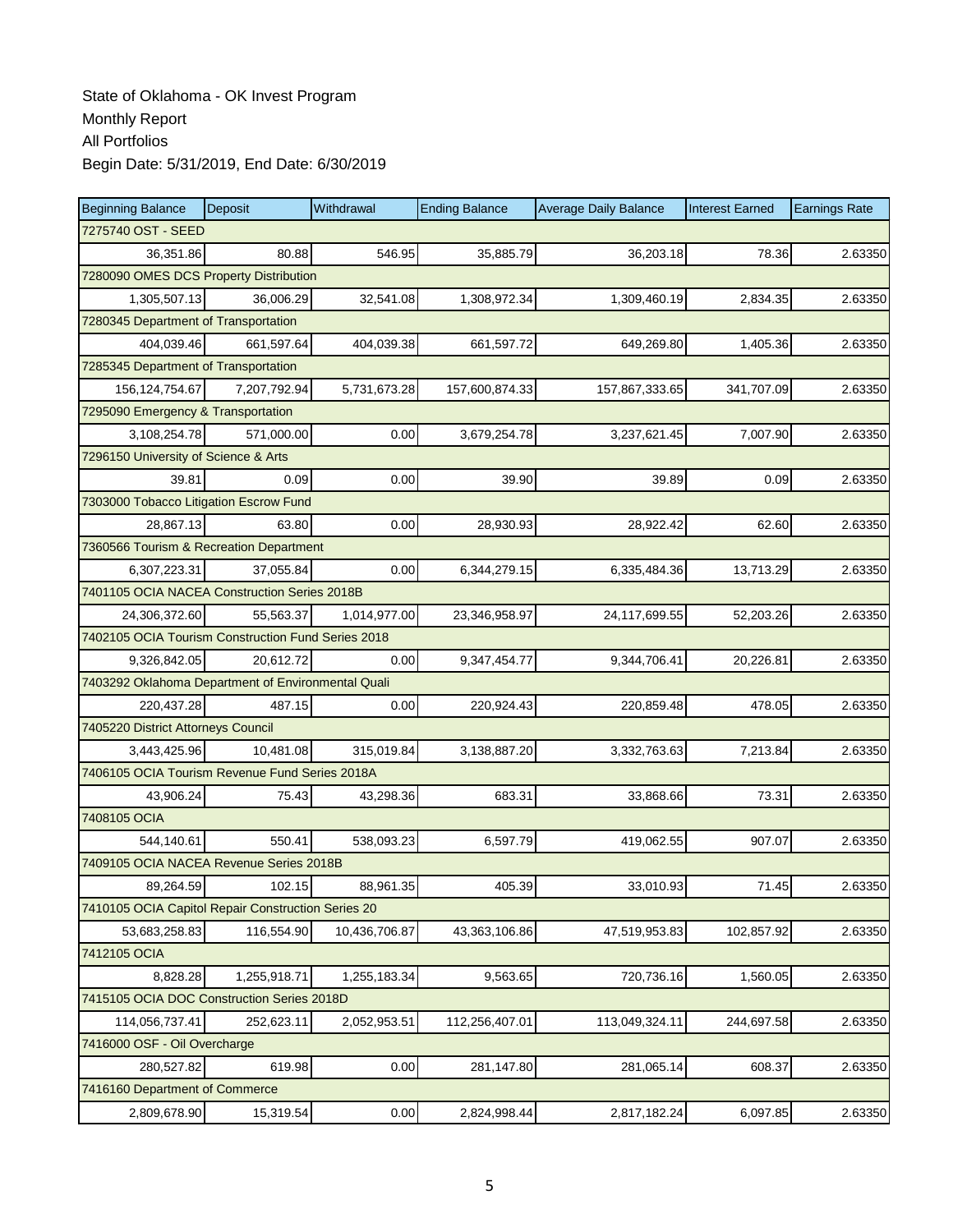| <b>Beginning Balance</b>                       | Deposit       | Withdrawal   | <b>Ending Balance</b> | <b>Average Daily Balance</b> | <b>Interest Earned</b> | <b>Earnings Rate</b> |  |  |  |
|------------------------------------------------|---------------|--------------|-----------------------|------------------------------|------------------------|----------------------|--|--|--|
| 7419105 OCIA                                   |               |              |                       |                              |                        |                      |  |  |  |
| 1,909,112.33                                   | 45,905.22     | 1,941,900.00 | 13,117.55             | 1,153,841.65                 | 2,497.51               | 2.63350              |  |  |  |
| 7420105 OCIA                                   |               |              |                       |                              |                        |                      |  |  |  |
| 5,116,000.00                                   | 6,201.22      | 0.00         | 5,122,201.22          | 5,121,374.39                 | 11,085.32              | 2.63350              |  |  |  |
| 7424105 OCIA                                   |               |              |                       |                              |                        |                      |  |  |  |
| 0.00                                           | 53,359.66     | 30,784.45    | 22,575.21             | 8,345.99                     | 18.07                  | 2.63350              |  |  |  |
| 7426000 OSF - Oil Overcharge                   |               |              |                       |                              |                        |                      |  |  |  |
| 2,343,953.16                                   | 5,180.24      | 0.00         | 2,349,133.40          | 2,348,442.70                 | 5,083.25               | 2.63350              |  |  |  |
| 7426160 Department of Commerce                 |               |              |                       |                              |                        |                      |  |  |  |
| 12,213,469.84                                  | 26,871.95     | 0.00         | 12,240,341.79         | 12,236,758.86                | 26,486.72              | 2.63350              |  |  |  |
| 7427105 OCIA-Revenue Series 2019B              |               |              |                       |                              |                        |                      |  |  |  |
| 0.00                                           | 45,000,000.00 | 0.00         | 45,000,000.00         | 42,000,000.00                | 90,909.86              | 2.63350              |  |  |  |
| 7428105 OCIA Endowed Chairs Fund               |               |              |                       |                              |                        |                      |  |  |  |
| 967.946.26                                     | 910.86        | 957,188.87   | 11,668.25             | 841,110.49                   | 1,820.60               | 2.63350              |  |  |  |
| 7429105 OCIA                                   |               |              |                       |                              |                        |                      |  |  |  |
| 582.12                                         | 1.29          | 582.12       | 1.29                  | 39.93                        | 0.09                   | 2.63350              |  |  |  |
| 7430010 Oklahoma State University              |               |              |                       |                              |                        |                      |  |  |  |
| 394,906.75                                     | 4,482,466.28  | 4,305,352.77 | 572,020.26            | 1,711,618.15                 | 3,704.83               | 2.63350              |  |  |  |
| 7430011 Oklahoma State University              |               |              |                       |                              |                        |                      |  |  |  |
| 654,772.24                                     | 2,446,851.80  | 2,071,038.61 | 1,030,585.43          | 1,331,026.19                 | 2,881.03               | 2.63350              |  |  |  |
| 7430012 Oklahoma State University              |               |              |                       |                              |                        |                      |  |  |  |
| 486,183.06                                     | 1,200,000.00  | 1,056,732.64 | 629,450.42            | 802,385.69                   | 1,736.78               | 2.63350              |  |  |  |
| 7430013 Oklahoma State University              |               |              |                       |                              |                        |                      |  |  |  |
| 1,851,986.32                                   | 3,620.02      | 17,432.24    | 1,838,174.10          | 1,846,501.50                 | 3,996.79               | 2.63350              |  |  |  |
| 7430014 Oklahoma State University              |               |              |                       |                              |                        |                      |  |  |  |
| 2,435,781.05                                   | 502,860.86    | 652,339.69   | 2,286,302.22          | 2,371,557.06                 | 5,133.28               | 2.63350              |  |  |  |
| 7430015 Oklahoma State University              |               |              |                       |                              |                        |                      |  |  |  |
| 1,109,123.90                                   | 601,313.41    | 942,626.33   | 767,810.98            | 944,043.40                   | 2,043.40               | 2.63350              |  |  |  |
| 7430016 Oklahoma State University              |               |              |                       |                              |                        |                      |  |  |  |
| 162,469.54                                     | 359.76        | 0.00         | 162,829.30            | 162,781.33                   | 352.34                 | 2.63350              |  |  |  |
| 7430420 Langston University                    |               |              |                       |                              |                        |                      |  |  |  |
| 217,595.26                                     | 1,636,438.71  | 719,687.14   | 1,134,346.83          | 435,103.89                   | 941.79                 | 2.63350              |  |  |  |
| 7430461 Rogers State College                   |               |              |                       |                              |                        |                      |  |  |  |
| 1,101,931.63                                   | 198,950.58    | 140,717.49   | 1,160,164.72          | 1,095,545.89                 | 2,371.33               | 2.63350              |  |  |  |
| 7430505 Northwestern Oklahoma State University |               |              |                       |                              |                        |                      |  |  |  |
| 301,516.46                                     | 18,366.55     | 165,530.22   | 154,352.79            | 254,541.75                   | 550.96                 | 2.63350              |  |  |  |
| 7430530 Panhandle State University             |               |              |                       |                              |                        |                      |  |  |  |
| 13,428.49                                      | 23,529.37     | 18,742.84    | 18,215.02             | 15,088.90                    | 32.66                  | 2.63350              |  |  |  |
| 7430665 Southwestern Oklahoma State University |               |              |                       |                              |                        |                      |  |  |  |
| 2,575,765.20                                   | 140,328.72    | 262,075.66   | 2,454,018.26          | 2,528,517.42                 | 5,473.03               | 2.63350              |  |  |  |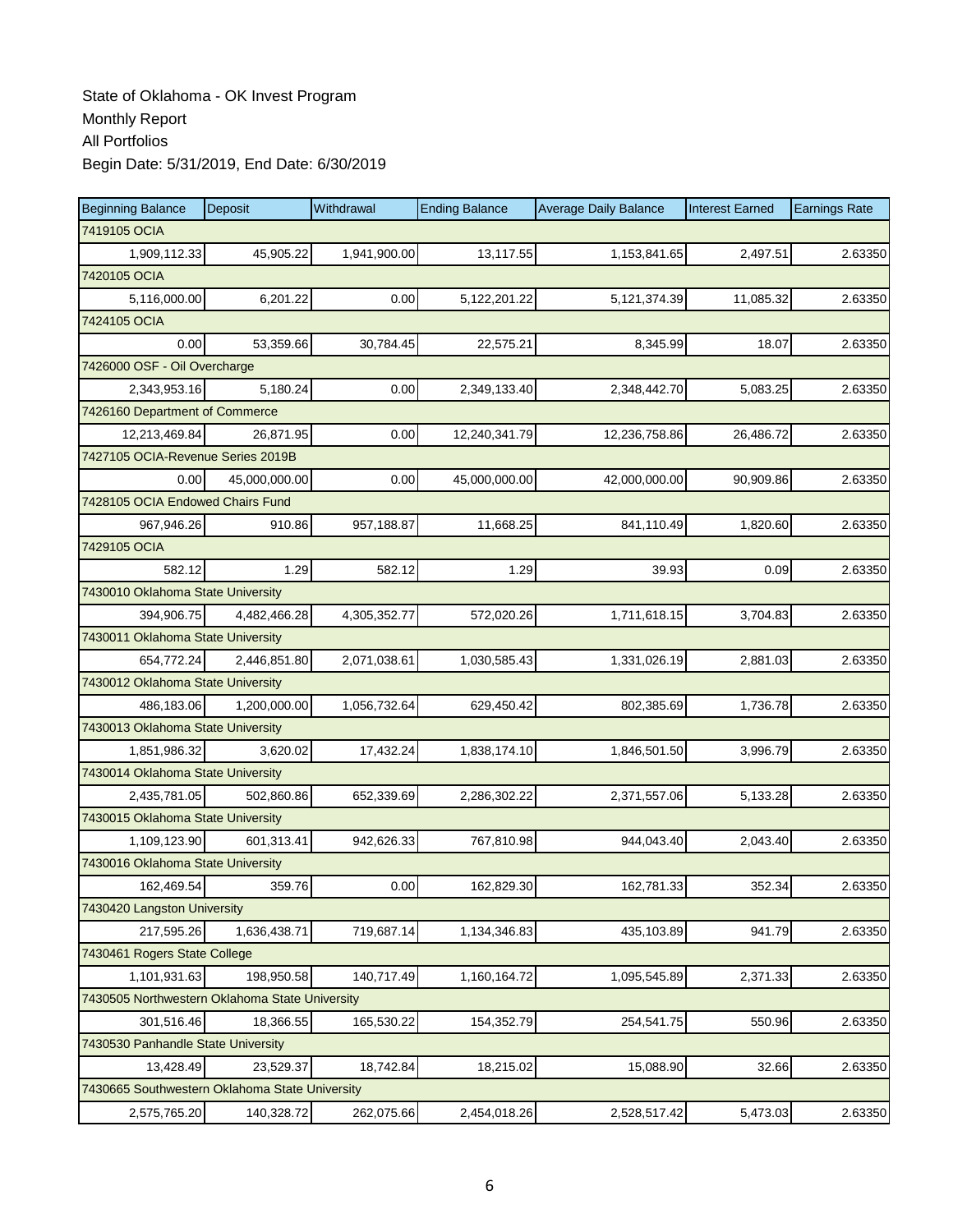| <b>Beginning Balance</b>              | Deposit                           | Withdrawal    | <b>Ending Balance</b> | <b>Average Daily Balance</b> | <b>Interest Earned</b> | <b>Earnings Rate</b> |  |  |  |
|---------------------------------------|-----------------------------------|---------------|-----------------------|------------------------------|------------------------|----------------------|--|--|--|
| 7430760 University of Oklahoma        |                                   |               |                       |                              |                        |                      |  |  |  |
| 14,892,420.59                         | 11,060,691.74                     | 11,168,285.45 | 14,784,826.88         | 14,534,387.31                | 31,459.98              | 2.63350              |  |  |  |
| 7430770 OUHSC                         |                                   |               |                       |                              |                        |                      |  |  |  |
| 42,638,867.57                         | 14,367,760.86                     | 6,948,109.56  | 50,058,518.87         | 45,398,618.86                | 98,266.24              | 2.63350              |  |  |  |
|                                       | 7430773 Oklahoma State University |               |                       |                              |                        |                      |  |  |  |
| 3,753,668.85                          | 1,375,901.06                      | 530,582.83    | 4,598,987.08          | 4,179,132.98                 | 9,045.82               | 2.63350              |  |  |  |
| 7432105 OCIA 2009A Construction Fund  |                                   |               |                       |                              |                        |                      |  |  |  |
| 1,201.66                              | 312,266.24                        | 312,263.61    | 1,204.29              | 32,430.30                    | 70.20                  | 2.63350              |  |  |  |
| 7434105 OCIA                          |                                   |               |                       |                              |                        |                      |  |  |  |
| 295,643.96                            | 121,949.85                        | 415,037.49    | 2,556.32              | 143,743.69                   | 311.14                 | 2.63350              |  |  |  |
| 7436000 OSF - Oil Overcharge          |                                   |               |                       |                              |                        |                      |  |  |  |
| 2,570.79                              | 5.68                              | 0.00          | 2,576.47              | 2,575.71                     | 5.58                   | 2.63350              |  |  |  |
| 7436105 OCIA                          |                                   |               |                       |                              |                        |                      |  |  |  |
| 0.00                                  | 82,110.55                         | 64,824.12     | 17,286.43             | 10,515.91                    | 22.76                  | 2.63350              |  |  |  |
| 7440105 OCIA Operations & Maintenance |                                   |               |                       |                              |                        |                      |  |  |  |
| 3,934.51                              | 8.70                              | 3,934.51      | 8.70                  | 400.99                       | 0.87                   | 2.63350              |  |  |  |
| 7442105 OCIA                          |                                   |               |                       |                              |                        |                      |  |  |  |
| 8.205.80                              | 1,178,733.92                      | 1,178,127.88  | 8,811.84              | 794,149.62                   | 1,718.95               | 2.63350              |  |  |  |
| 7443105 OCIA                          |                                   |               |                       |                              |                        |                      |  |  |  |
| 41,706.23                             | 380,837.04                        | 417,858.33    | 4,684.94              | 205,872.22                   | 445.61                 | 2.63350              |  |  |  |
| 7444835 Water Resources Board         |                                   |               |                       |                              |                        |                      |  |  |  |
| 8,849,241.53                          | 19,539.55                         | 61,068.67     | 8,807,712.41          | 8,844,471.67                 | 19,144.04              | 2.63350              |  |  |  |
| 7445105 Oklahoma Capital Improvement  |                                   |               |                       |                              |                        |                      |  |  |  |
| 3,383.29                              | 801,194.57                        | 800,331.25    | 4,246.61              | 57,486.92                    | 124.43                 | 2.63350              |  |  |  |
| 7445835 Water Resources Board         |                                   |               |                       |                              |                        |                      |  |  |  |
| 4,943,487.05                          | 8,196.69                          | 107,834.57    | 4,843,849.17          | 4,913,203.51                 | 10,634.73              | 2.63350              |  |  |  |
| 7446105 Capital Improvement Authority |                                   |               |                       |                              |                        |                      |  |  |  |
| 701,609.59                            | 1,575.69                          | 104,688.42    | 598,496.86            | 683,868.41                   | 1,480.25               | 2.63350              |  |  |  |
| 7447105 OCIA                          |                                   |               |                       |                              |                        |                      |  |  |  |
| 243,598.73                            | 64,927.59                         | 306,804.18    | 1,722.14              | 241,740.97                   | 523.25                 | 2.63350              |  |  |  |
| 7448105 OCIA                          |                                   |               |                       |                              |                        |                      |  |  |  |
| 3.04                                  | 0.01                              | 3.04          | 0.01                  | 0.21                         | 0.00                   | 2.63350              |  |  |  |
| 7449105 OCIA                          |                                   |               |                       |                              |                        |                      |  |  |  |
| 1,950.96                              | 4.31                              | 1,950.96      | 4.31                  | 133.80                       | 0.29                   | 2.63350              |  |  |  |
| 7455105 OCIA                          |                                   |               |                       |                              |                        |                      |  |  |  |
| 1,490.28                              | 352,692.54                        | 352,312.50    | 1,870.32              | 25,307.15                    | 54.78                  | 2.63350              |  |  |  |
| 7455160 Department of Commerce        |                                   |               |                       |                              |                        |                      |  |  |  |
| 190,480.94                            | 31,800.87                         | 12,916.24     | 209,365.57            | 205,305.47                   | 444.39                 | 2.63350              |  |  |  |
| 7460100 Cameron University            |                                   |               |                       |                              |                        |                      |  |  |  |
| 808,267.78                            | 1,886.68                          | 22,903.66     | 787,250.80            | 800,422.80                   | 1,732.53               | 2.63350              |  |  |  |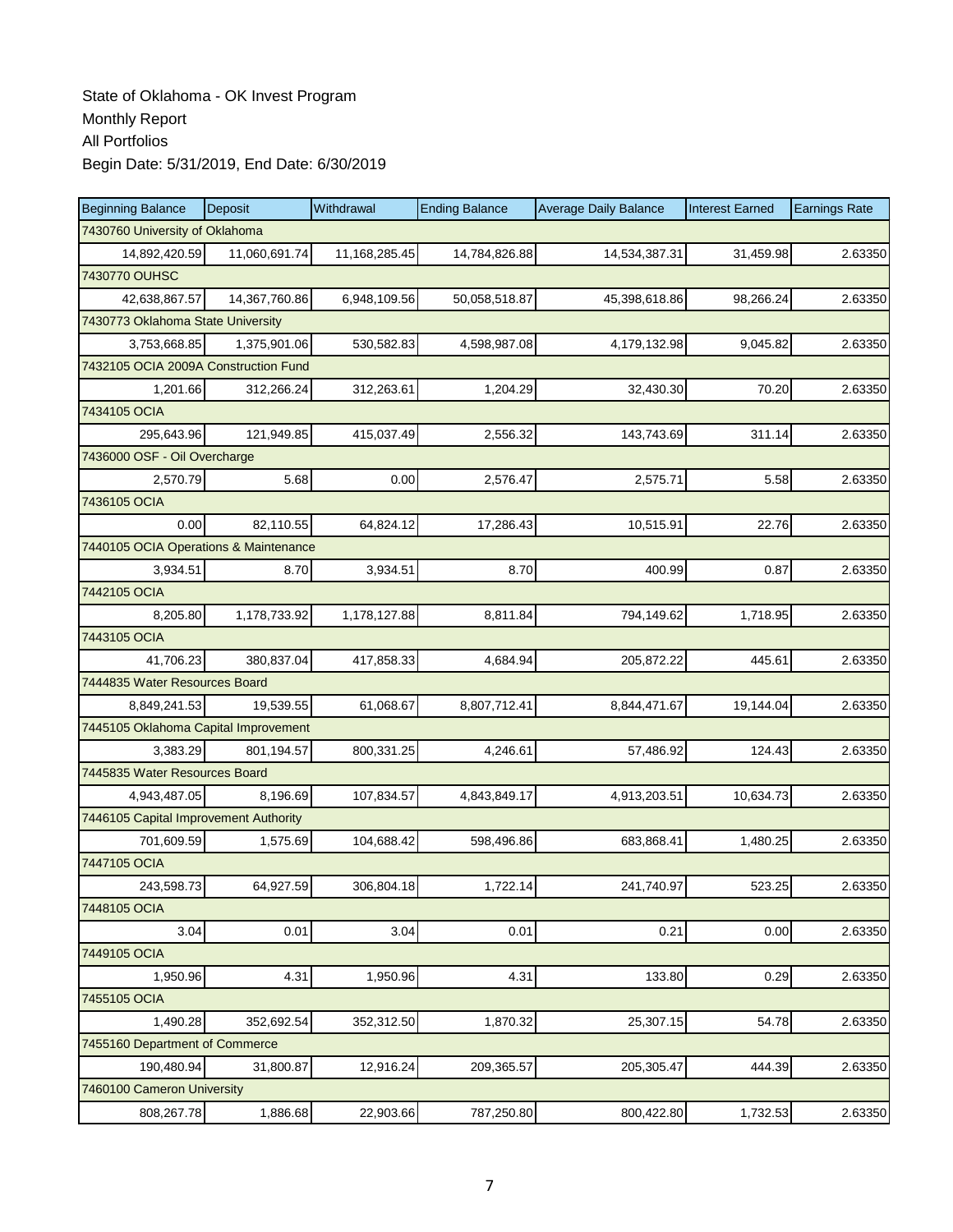| <b>Beginning Balance</b>                 | Deposit      | Withdrawal   | <b>Ending Balance</b> | <b>Average Daily Balance</b> | <b>Interest Earned</b> | <b>Earnings Rate</b> |  |  |  |
|------------------------------------------|--------------|--------------|-----------------------|------------------------------|------------------------|----------------------|--|--|--|
| 7460760 University of Oklahoma           |              |              |                       |                              |                        |                      |  |  |  |
| 162,390.53                               | 358.89       | 0.00         | 162,749.42            | 162,701.57                   | 352.17                 | 2.63350              |  |  |  |
| 7462105 OK Capital Improvement Authority |              |              |                       |                              |                        |                      |  |  |  |
| 3,456.66                                 | 491,711.22   | 491,458.33   | 3,709.55              | 331,314.72                   | 717.14                 | 2.63350              |  |  |  |
| 7464105 OCIA                             |              |              |                       |                              |                        |                      |  |  |  |
| 22,646,826.58                            | 46,789.80    | 302,344.38   | 22,391,272.00         | 22,511,564.40                | 48,726.74              | 2.63350              |  |  |  |
| 7470010 Oklahoma State University        |              |              |                       |                              |                        |                      |  |  |  |
| 4,824,920.39                             | 11,248.83    | 1,321,564.26 | 3,514,604.96          | 3,990,250.91                 | 8.636.98               | 2.63350              |  |  |  |
| 7470014 Oklahoma State University        |              |              |                       |                              |                        |                      |  |  |  |
| 3,360,011.11                             | 7,546.07     | 292,445.29   | 3,075,111.89          | 3,112,078.82                 | 6,736.16               | 2.63350              |  |  |  |
| 7470230 East Central University          |              |              |                       |                              |                        |                      |  |  |  |
| 0.11                                     | 0.00         | 0.00         | 0.11                  | 0.11                         | 0.00                   | 2.63350              |  |  |  |
| 7471835 Water Resources Board            |              |              |                       |                              |                        |                      |  |  |  |
| 869,139.89                               | 1,943.32     | 0.00         | 871,083.21            | 870,824.10                   | 1,884.92               | 2.63350              |  |  |  |
| 7472835 Water Resources Board            |              |              |                       |                              |                        |                      |  |  |  |
| 103,856,106.99                           | 4,043,780.55 | 0.00         | 107,899,887.54        | 107,233,575.00               | 232,109.28             | 2.63350              |  |  |  |
| 7473835 Water Resources Board            |              |              |                       |                              |                        |                      |  |  |  |
| 38,490,246.75                            | 92,383.54    | 8,366,672.95 | 30,215,957.34         | 34,409,354.59                | 74,479.76              | 2.63350              |  |  |  |
| 7475750 Tulsa Community College          |              |              |                       |                              |                        |                      |  |  |  |
| 5,767.70                                 | 12.75        | 0.00         | 5,780.45              | 5,778.75                     | 12.51                  | 2.63350              |  |  |  |
| 7476760 University of Oklahoma           |              |              |                       |                              |                        |                      |  |  |  |
| 15,086,695.73                            | 33,970.45    | 710,831.45   | 14,409,834.73         | 14,700,427.41                | 31,819.38              | 2.63350              |  |  |  |
| 7479010 Oklahoma State University        |              |              |                       |                              |                        |                      |  |  |  |
| 850,830.99                               | 3,085.93     | 0.00         | 853,916.92            | 853,505.46                   | 1,847.43               | 2.63350              |  |  |  |
| 7480230 East Central University          |              |              |                       |                              |                        |                      |  |  |  |
| 0.68                                     | 0.00         | 0.00         | 0.68                  | 0.68                         | 0.00                   | 2.63350              |  |  |  |
| 7481230 East Central University          |              |              |                       |                              |                        |                      |  |  |  |
| 0.04                                     | 0.00         | 0.00         | 0.04                  | 0.04                         | 0.00                   | 2.63350              |  |  |  |
| 7481633 Oklahoma City Community College  |              |              |                       |                              |                        |                      |  |  |  |
| 0.03                                     | 0.00         | 0.00         | 0.03                  | 0.03                         | 0.00                   | 2.63350              |  |  |  |
| 7482105 OCIA                             |              |              |                       |                              |                        |                      |  |  |  |
| 8,936.13                                 | 1,247,162.62 | 1,246,520.83 | 9,577.92              | 840,506.23                   | 1,819.29               | 2.63350              |  |  |  |
| 7483633 OCCC 2010 Bond                   |              |              |                       |                              |                        |                      |  |  |  |
| 0.06                                     | 0.00         | 0.00         | 0.06                  | 0.06                         | 0.00                   | 2.63350              |  |  |  |
| 7485010 Oklahoma State University        |              |              |                       |                              |                        |                      |  |  |  |
| 6,547,004.17                             | 17,397.71    | 38,058.81    | 6,526,343.07          | 6,526,560.63                 | 14,126.87              | 2.63350              |  |  |  |
| 7486010 Oklahoma State University        |              |              |                       |                              |                        |                      |  |  |  |
| 10,050.47                                | 22.21        | 0.00         | 10,072.68             | 10,069.72                    | 21.80                  | 2.63350              |  |  |  |
| 7487010 Oklahoma State University        |              |              |                       |                              |                        |                      |  |  |  |
| 20,170,128.49                            | 27,326.85    | 226,397.99   | 19,971,057.35         | 20,073,369.45                | 43,449.22              | 2.63350              |  |  |  |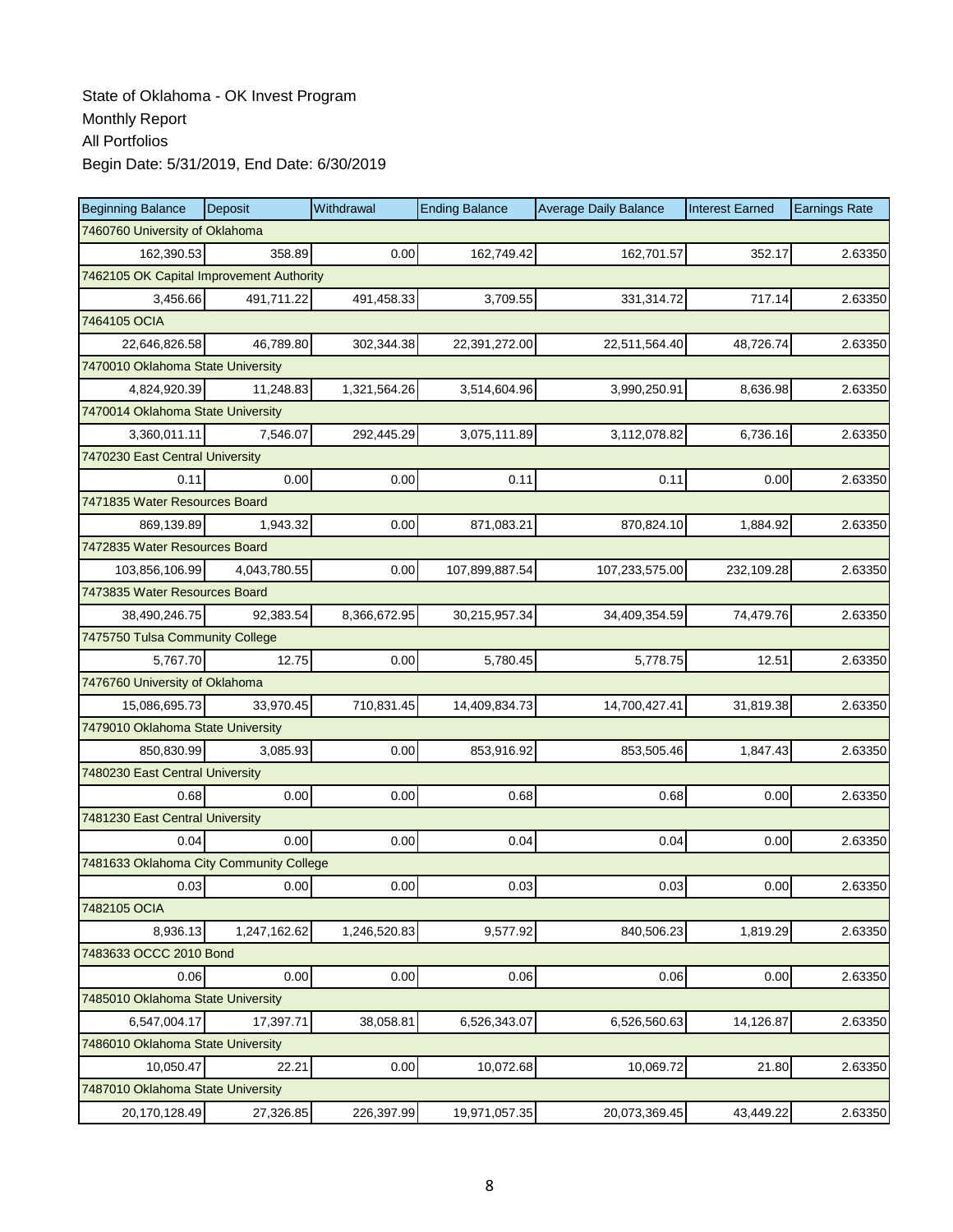| <b>Beginning Balance</b>                       | Deposit    | Withdrawal   | <b>Ending Balance</b> | <b>Average Daily Balance</b> | <b>Interest Earned</b> | <b>Earnings Rate</b> |
|------------------------------------------------|------------|--------------|-----------------------|------------------------------|------------------------|----------------------|
| 7488010 Oklahoma State University              |            |              |                       |                              |                        |                      |
| 8,534,339.50                                   | 11,561.69  | 29,642.50    | 8,516,258.69          | 8,530,438.38                 | 18,464.31              | 2.63350              |
| 7488105 OCIA                                   |            |              |                       |                              |                        |                      |
| 1,309,491.12                                   | 373,501.65 | 1,671,312.21 | 11,680.56             | 646,980.19                   | 1,400.40               | 2.63350              |
| 7489105 OCIA                                   |            |              |                       |                              |                        |                      |
| 1,410.15                                       | 352,591.40 | 352,412.42   | 1,589.13              | 201,265.64                   | 435.64                 | 2.63350              |
| 7518410 Commissioners of the Land Office       |            |              |                       |                              |                        |                      |
| 1,010,783.46                                   | 0.00       | 7,184.00     | 1,003,599.46          | 1,007,781.06                 | 2,181.36               | 2.63350              |
| 7519410 Commissioners of the Land Office       |            |              |                       |                              |                        |                      |
| 1,908,149.99                                   | 0.00       | 611,908.90   | 1,296,241.09          | 1,632,640.08                 | 3,533.88               | 2.63350              |
| 7600010 Oklahoma State University              |            |              |                       |                              |                        |                      |
| 3,414,876.22                                   | 507,179.90 | 236,707.83   | 3,685,348.29          | 3,375,103.99                 | 7,305.48               | 2.63350              |
| 7600120 University of Central Oklahoma         |            |              |                       |                              |                        |                      |
| 4,732,813.69                                   | 72,139.18  | 0.00         | 4,804,952.87          | 4,756,233.58                 | 10,294.97              | 2.63350              |
| 7600150 University of Science & Arts           |            |              |                       |                              |                        |                      |
| 910,459.14                                     | 63,691.73  | 0.00         | 974,150.87            | 926,557.91                   | 2,005.55               | 2.63350              |
| 7600230 East Central University                |            |              |                       |                              |                        |                      |
| 1,238,049.87                                   | 64,512.41  | 107,092.11   | 1,195,470.17          | 1,198,450.94                 | 2,594.07               | 2.63350              |
| 7600420 Langston University                    |            |              |                       |                              |                        |                      |
| 1,705,380.97                                   | 59,280.29  | 0.00         | 1,764,661.26          | 1,721,566.69                 | 3,726.37               | 2.63350              |
| 7600485 Northeastern State University          |            |              |                       |                              |                        |                      |
| 2,685,701.40                                   | 67,630.03  | 112,077.60   | 2,641,253.83          | 2,670,250.90                 | 5,779.81               | 2.63350              |
| 7600490 Northern Oklahoma College              |            |              |                       |                              |                        |                      |
| 1,062,889.75                                   | 57,601.36  | 4,754.67     | 1,115,736.44          | 1,074,258.08                 | 2,325.25               | 2.63350              |
| 7600505 Northwestern Oklahoma State University |            |              |                       |                              |                        |                      |
| 1,714,518.98                                   | 65,474.35  | 61,767.92    | 1,718,225.41          | 1,707,395.34                 | 3,695.69               | 2.63350              |
| 7600530 Panhandle State University             |            |              |                       |                              |                        |                      |
| 199.124.06                                     | 62,151.77  | 41,084.84    | 220,190.99            | 186,613.97                   | 403.93                 | 2.63350              |
| 7600660 Southeastern Oklahoma State Unversity  |            |              |                       |                              |                        |                      |
| 87,939.64                                      | 61,909.69  | 84,250.13    | 65,599.20             | 26,668.85                    | 57.73                  | 2.63350              |
| 7600665 Southwestern Oklahoma State University |            |              |                       |                              |                        |                      |
| 2,807,750.35                                   | 67,884.72  | 41,933.65    | 2,833,701.42          | 2,811,366.07                 | 6,085.26               | 2.63350              |
| 7600760 University of Oklahoma                 |            |              |                       |                              |                        |                      |
| 4,850,006.64                                   | 10,244.66  | 2,954,747.31 | 1,905,503.99          | 3,169,954.89                 | 6,861.43               | 2.63350              |
| 7650010 Oklahoma State University              |            |              |                       |                              |                        |                      |
| 5,785,778.21                                   | 183,021.50 | 707,556.22   | 5,261,243.49          | 5,600,723.57                 | 12,122.88              | 2.63350              |
| 7650120 University of Central Oklahoma         |            |              |                       |                              |                        |                      |
| 1,072,295.40                                   | 34,109.69  | 30,390.00    | 1,076,015.09          | 1,068,571.56                 | 2,312.95               | 2.63350              |
| 7650150 University of Science & Arts           |            |              |                       |                              |                        |                      |
| 239,809.62                                     | 32,269.86  | 0.00         | 272,079.48            | 247,660.27                   | 536.07                 | 2.63350              |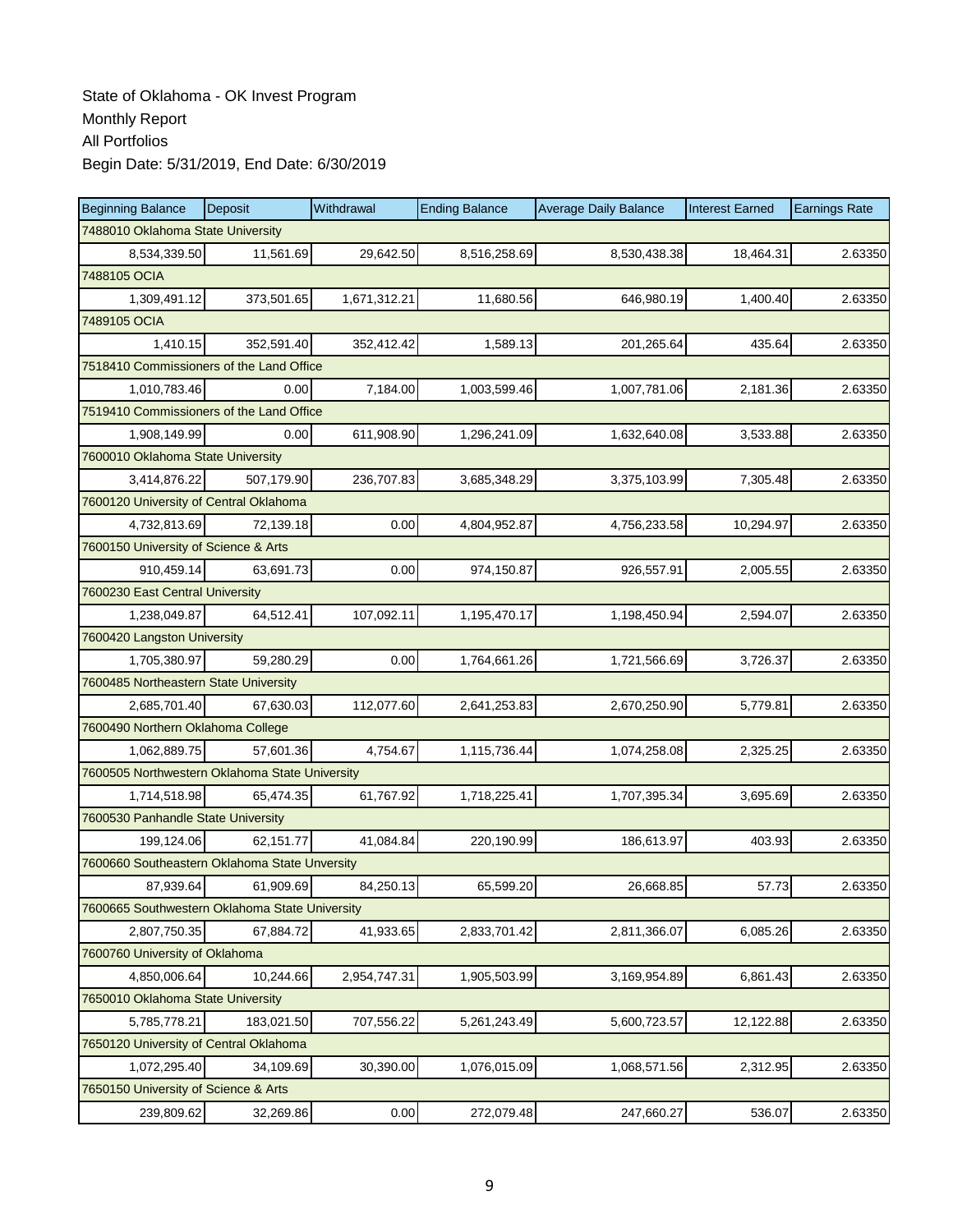| <b>Beginning Balance</b>                       | Deposit                         | Withdrawal    | <b>Ending Balance</b> | <b>Average Daily Balance</b> | <b>Interest Earned</b> | <b>Earnings Rate</b> |  |  |  |
|------------------------------------------------|---------------------------------|---------------|-----------------------|------------------------------|------------------------|----------------------|--|--|--|
|                                                | 7650230 East Central University |               |                       |                              |                        |                      |  |  |  |
| 2,201,013.29                                   | 36,608.92                       | 6.000.00      | 2,231,622.21          | 2,207,224.45                 | 4,777.58               | 2.63350              |  |  |  |
| 7650420 Langston University                    |                                 |               |                       |                              |                        |                      |  |  |  |
| 1,677,548.11                                   | 138,476.46                      | 23,198.00     | 1,792,826.57          | 1,691,907.21                 | 3,662.17               | 2.63350              |  |  |  |
| 7650485 Northeastern State University          |                                 |               |                       |                              |                        |                      |  |  |  |
| 943,646.90                                     | 33,834.19                       | 15,043.33     | 962,437.76            | 947,840.16                   | 2,051.62               | 2.63350              |  |  |  |
| 7650490 Northern Oklahoma College              |                                 |               |                       |                              |                        |                      |  |  |  |
| 3,005,961.41                                   | 227,196.26                      | 236,429.11    | 2,996,728.56          | 2,933,096.73                 | 6,348.75               | 2.63350              |  |  |  |
| 7650505 Northwestern Oklahoma State University |                                 |               |                       |                              |                        |                      |  |  |  |
| 747,663.63                                     | 33,392.24                       | 531.00        | 780,524.87            | 756,310.00                   | 1,637.05               | 2.63350              |  |  |  |
| 7650530 Panhandle State University             |                                 |               |                       |                              |                        |                      |  |  |  |
| 178,068.24                                     | 32,148.96                       | 24,248.39     | 185,968.81            | 168,255.01                   | 364.19                 | 2.63350              |  |  |  |
| 7650660 Southeastern Oklahoma State Unversity  |                                 |               |                       |                              |                        |                      |  |  |  |
| 45,263.46                                      | 31.852.57                       | 30,744.09     | 46,371.94             | 25,082.77                    | 54.29                  | 2.63350              |  |  |  |
| 7650665 Southwestern Oklahoma State University |                                 |               |                       |                              |                        |                      |  |  |  |
| 1,439,716.77                                   | 34,921.70                       | 45,713.50     | 1,428,924.97          | 1,417,296.89                 | 3,067.77               | 2.63350              |  |  |  |
| 7650760 University of Oklahoma                 |                                 |               |                       |                              |                        |                      |  |  |  |
| 1,612,779.20                                   | 391,255.40                      | 456,252.00    | 1,547,782.60          | 1,325,920.08                 | 2,869.98               | 2.63350              |  |  |  |
| 7700040 Department of Agriculture              |                                 |               |                       |                              |                        |                      |  |  |  |
| 10,657,394.29                                  | 23,551.23                       | 0.00          | 10,680,945.52         | 10,677,805.36                | 23,112.33              | 2.63350              |  |  |  |
| 7700041 Western Oklahoma State College         |                                 |               |                       |                              |                        |                      |  |  |  |
| 1,055,975.52                                   | 363,916.84                      | 335,449.65    | 1,084,442.71          | 976,386.58                   | 2,113.41               | 2.63350              |  |  |  |
| 7700131 Department of Corrections              |                                 |               |                       |                              |                        |                      |  |  |  |
| 20,641,205.82                                  | 1,358,945.61                    | 1,837,076.25  | 20,163,075.18         | 20,168,035.35                | 43,654.13              | 2.63350              |  |  |  |
| 7700240 Eastern Oklahoma State College         |                                 |               |                       |                              |                        |                      |  |  |  |
| 1,100,706.35                                   | 502,206.38                      | 999,464.85    | 603,447.88            | 825,231.99                   | 1,786.23               | 2.63350              |  |  |  |
| 7700340 State Health Department                |                                 |               |                       |                              |                        |                      |  |  |  |
| 0.00                                           | 1,706,722.21                    | 1,706,722.21  | 0.00                  | 369,484.78                   | 799.76                 | 2.63350              |  |  |  |
| 7700461 Rogers State College                   |                                 |               |                       |                              |                        |                      |  |  |  |
| 5,228,225.61                                   | 987,960.76                      | 2,285,421.63  | 3,930,764.74          | 4,311,990.88                 | 9,333.39               | 2.63350              |  |  |  |
| 7700490 Northern Oklahoma College              |                                 |               |                       |                              |                        |                      |  |  |  |
| 1,120,081.76                                   | 1,647,706.06                    | 933,808.31    | 1,833,979.51          | 900,287.35                   | 1,948.69               | 2.63350              |  |  |  |
| 7700606 Ardmore Higher Education Center        |                                 |               |                       |                              |                        |                      |  |  |  |
| 247,835.46                                     | 550.31                          | 3,018.51      | 245,367.26            | 246,688.33                   | 533.96                 | 2.63350              |  |  |  |
| 7700633 Oklahoma City Community College        |                                 |               |                       |                              |                        |                      |  |  |  |
| 8,679,112.72                                   | 2,386,216.21                    | 3,344,801.74  | 7,720,527.19          | 8,397,232.24                 | 18,175.98              | 2.63350              |  |  |  |
| 7700660 Southeastern Oklahoma State University |                                 |               |                       |                              |                        |                      |  |  |  |
| 4,217,691.46                                   | 6,972,389.60                    | 4,613,759.74  | 6,576,321.32          | 5,454,503.44                 | 11,806.38              | 2.63350              |  |  |  |
| 7700760 University of Oklahoma                 |                                 |               |                       |                              |                        |                      |  |  |  |
| 121,058,252.27                                 | 43,335,714.87                   | 85,380,699.48 | 79,013,267.66         | 93,611,357.87                | 202,623.71             | 2.63350              |  |  |  |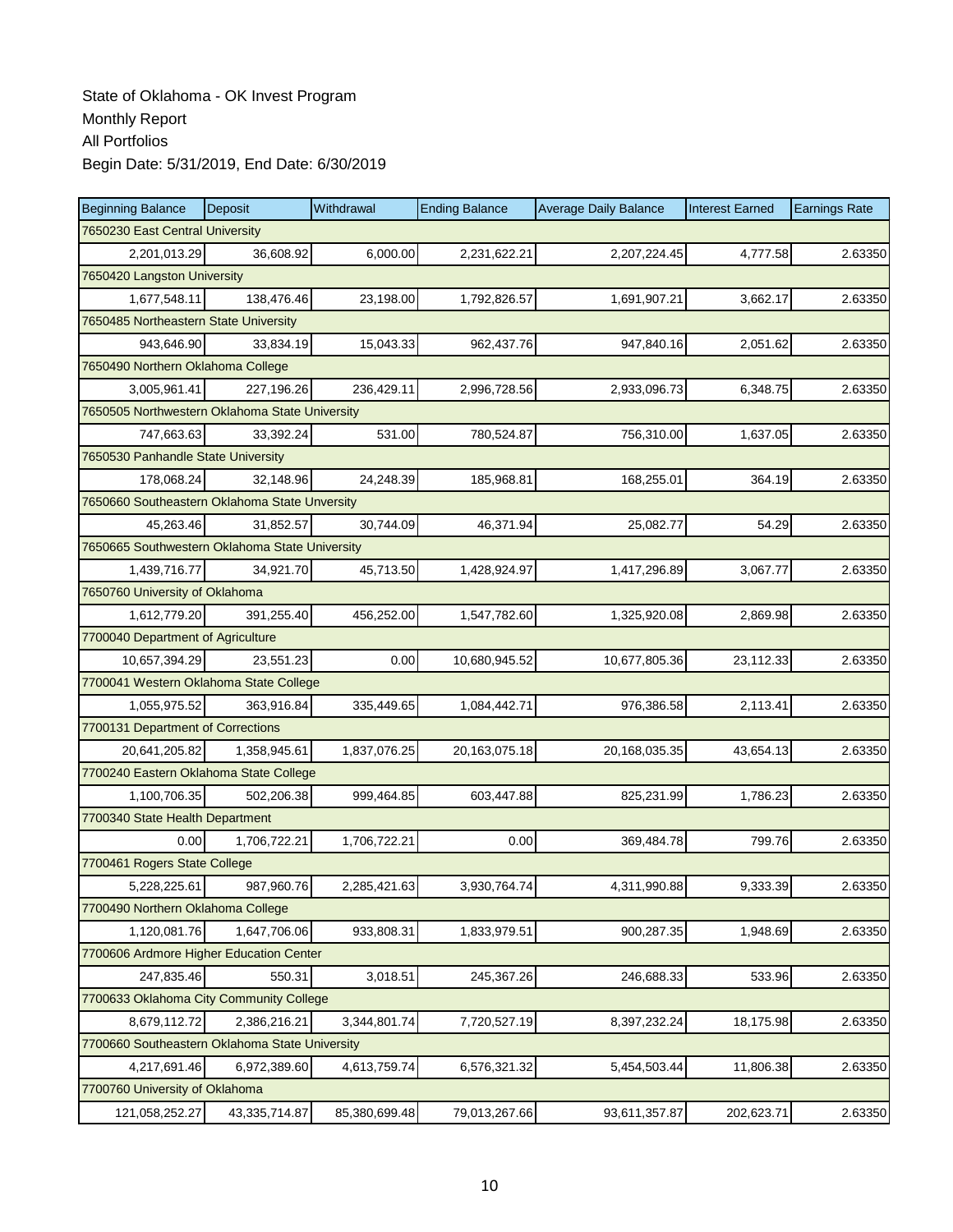| <b>Beginning Balance</b>                        | <b>Deposit</b> | Withdrawal    | <b>Ending Balance</b> | <b>Average Daily Balance</b> | <b>Interest Earned</b> | <b>Earnings Rate</b> |  |  |  |
|-------------------------------------------------|----------------|---------------|-----------------------|------------------------------|------------------------|----------------------|--|--|--|
| 7700830 Department of Human Services            |                |               |                       |                              |                        |                      |  |  |  |
| 1,927,205.98                                    | 43,877.01      | 473,433.38    | 1,497,649.61          | 1,768,928.52                 | 3,828.88               | 2.63350              |  |  |  |
| 7701010 Oklahoma State University               |                |               |                       |                              |                        |                      |  |  |  |
| 9,397,523.40                                    | 31,966,352.67  | 35,927,956.80 | 5,435,919.27          | 11,145,163.64                | 24,123.94              | 2.63350              |  |  |  |
| 7701091 Building Bond Commission Administrative |                |               |                       |                              |                        |                      |  |  |  |
| 2.97                                            | 0.01           | 0.00          | 2.98                  | 2.98                         | 0.01                   | 2.63350              |  |  |  |
| 7701150 University of Science & Arts            |                |               |                       |                              |                        |                      |  |  |  |
| 3,319,710.74                                    | 825,869.96     | 157,235.16    | 3,988,345.54          | 3,440,773.59                 | 7,447.63               | 2.63350              |  |  |  |
| 7701165 Connors State College                   |                |               |                       |                              |                        |                      |  |  |  |
| 212,098.45                                      | 409,033.54     | 295,310.59    | 325,821.40            | 239,790.13                   | 519.03                 | 2.63350              |  |  |  |
| 7701400 Office of Juvenile Affairs              |                |               |                       |                              |                        |                      |  |  |  |
| 179,908.02                                      | 9,092.84       | 7,194.56      | 181,806.30            | 181,964.50                   | 393.87                 | 2.63350              |  |  |  |
| 7701480 Northeasten Oklahoma A&M College        |                |               |                       |                              |                        |                      |  |  |  |
| 723,174.49                                      | 497,782.53     | 528,403.34    | 692,553.68            | 869,965.90                   | 1,883.06               | 2.63350              |  |  |  |
| 7701605 Regents for Higher Education            |                |               |                       |                              |                        |                      |  |  |  |
| 35,595,386.67                                   | 879,332.86     | 1,352,108.08  | 35,122,611.45         | 35,021,869.70                | 75,805.56              | 2.63350              |  |  |  |
| 7701650 Department of Veteran Affairs           |                |               |                       |                              |                        |                      |  |  |  |
| 686,989.95                                      | 112,064.70     | 119,959.83    | 679,094.82            | 712,481.73                   | 1,542.18               | 2.63350              |  |  |  |
| 7701770 OUHSC                                   |                |               |                       |                              |                        |                      |  |  |  |
| 479,961,666.87                                  | 32,829,412.45  | 39,190,226.65 | 473,600,852.67        | 471,843,133.65               | 1,021,314.16           | 2.63350              |  |  |  |
| 7701805 Department of Rehabilitation Services   |                |               |                       |                              |                        |                      |  |  |  |
| 165,498.91                                      | 4,948.31       | 7,467.92      | 162,979.30            | 165,163.22                   | 357.50                 | 2.63350              |  |  |  |
| 7701865 Workers Compensation Commission         |                |               |                       |                              |                        |                      |  |  |  |
| 6,898,300.55                                    | 15,251.91      | 34,575.47     | 6,878,976.99          | 6,891,269.23                 | 14,916.29              | 2.63350              |  |  |  |
| 7702120 University of Central Oklahoma          |                |               |                       |                              |                        |                      |  |  |  |
| 23,349,422.26                                   | 2,161,990.71   | 3,141,423.88  | 22,369,989.09         | 22,590,100.43                | 48,896.74              | 2.63350              |  |  |  |
| 7702650 Department of Veteran Affairs           |                |               |                       |                              |                        |                      |  |  |  |
| 410,837.64                                      | 147.949.66     | 141,350.57    | 417,436.73            | 424,614.09                   | 919.09                 | 2.63350              |  |  |  |
| 7703650 Department of Veteran Affairs           |                |               |                       |                              |                        |                      |  |  |  |
| 432,475.50                                      | 154,921.58     | 139,461.87    | 447,935.21            | 447,011.22                   | 967.56                 | 2.63350              |  |  |  |
| 7704120 University of Central Oklahoma          |                |               |                       |                              |                        |                      |  |  |  |
| 928,172.14                                      | 683,397.93     | 744,192.02    | 867,378.05            | 585,069.48                   | 1,266.39               | 2.63350              |  |  |  |
| 7704650 Department of Veteran Affairs           |                |               |                       |                              |                        |                      |  |  |  |
| 466,146.25                                      | 144,479.17     | 165,106.76    | 445,518.66            | 486,926.89                   | 1,053.96               | 2.63350              |  |  |  |
| 7704865 Workers Compensation Commission         |                |               |                       |                              |                        |                      |  |  |  |
| 46,329.75                                       | 102.39         | 0.00          | 46,432.14             | 46,418.49                    | 100.47                 | 2.63350              |  |  |  |
| 7705505 Northwestern Oklahoma State University  |                |               |                       |                              |                        |                      |  |  |  |
| 1,182,896.43                                    | 635,028.31     | 1,203,044.41  | 614,880.33            | 1,298,389.76                 | 2,810.39               | 2.63350              |  |  |  |
| 7705650 Department of Veteran Affairs           |                |               |                       |                              |                        |                      |  |  |  |
| 294,815.24                                      | 345,118.81     | 65,171.85     | 574,762.20            | 502,649.37                   | 1,087.99               | 2.63350              |  |  |  |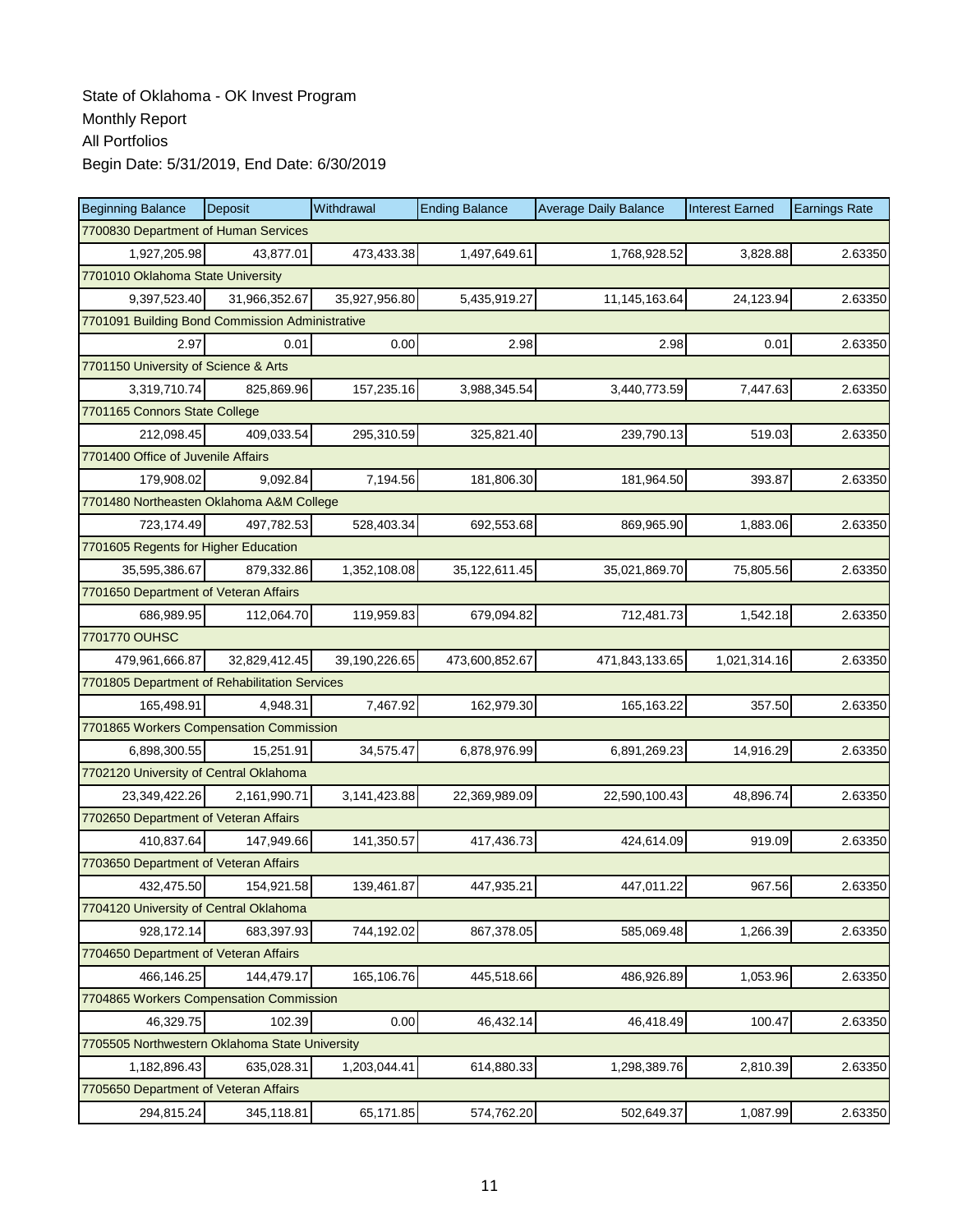| <b>Beginning Balance</b>                     | <b>Deposit</b>                       | Withdrawal   | <b>Ending Balance</b> | <b>Average Daily Balance</b> | <b>Interest Earned</b> | <b>Earnings Rate</b> |  |  |  |
|----------------------------------------------|--------------------------------------|--------------|-----------------------|------------------------------|------------------------|----------------------|--|--|--|
|                                              | 7705675 Self Insurance Guaranty Fund |              |                       |                              |                        |                      |  |  |  |
| 1,411,924.19                                 | 4,042.41                             | 9,899.27     | 1,406,067.33          | 1,408,377.85                 | 3,048.46               | 2.63350              |  |  |  |
| 7705865 Workers Compensation Commission      |                                      |              |                       |                              |                        |                      |  |  |  |
| 36,565.13                                    | 80.81                                | 0.00         | 36,645.94             | 36,635.17                    | 79.30                  | 2.63350              |  |  |  |
| 7706452 CMHC, Rep payee account              |                                      |              |                       |                              |                        |                      |  |  |  |
| 614.06                                       | 1.36                                 | 34.30        | 581.12                | 595.80                       | 1.29                   | 2.63350              |  |  |  |
| 7706650 Department of Veteran Affairs        |                                      |              |                       |                              |                        |                      |  |  |  |
| 137,516.38                                   | 57,453.71                            | 55,918.86    | 139,051.23            | 135,247.64                   | 292.75                 | 2.63350              |  |  |  |
| 7706750 Tulsa Community College              |                                      |              |                       |                              |                        |                      |  |  |  |
| 124,171.68                                   | 1,550,528.29                         | 924,187.23   | 750,512.74            | 1,159,302.18                 | 2,509.33               | 2.63350              |  |  |  |
| 7706865 OK Workers Comp Commission           |                                      |              |                       |                              |                        |                      |  |  |  |
| 329,221.71                                   | 727.59                               | 0.00         | 329,949.30            | 329,852.29                   | 713.97                 | 2.63350              |  |  |  |
| 7707452 CMHC, Rep payee account              |                                      |              |                       |                              |                        |                      |  |  |  |
| 99.230.64                                    | 12,562.12                            | 28,161.33    | 83,631.43             | 100,988.36                   | 218.59                 | 2.63350              |  |  |  |
| 7707605 Regents for Higher Education         |                                      |              |                       |                              |                        |                      |  |  |  |
| 3,901,173.68                                 | 11,505,080.71                        | 6,382,124.23 | 9,024,130.16          | 6,962,488.41                 | 15,070.45              | 2.63350              |  |  |  |
| 7707650 Department of Veteran Affairs        |                                      |              |                       |                              |                        |                      |  |  |  |
| 327,554.50                                   | 73,083.78                            | 73,640.56    | 326,997.72            | 325,858.20                   | 705.33                 | 2.63350              |  |  |  |
| 7707865 OK Workers Comp Commission           |                                      |              |                       |                              |                        |                      |  |  |  |
| 72,192.13                                    | 159.55                               | 0.00         | 72,351.68             | 72,330.41                    | 156.56                 | 2.63350              |  |  |  |
| 7708108 Carl Albert State College            |                                      |              |                       |                              |                        |                      |  |  |  |
| 6,335,612.64                                 | 278,719.16                           | 401,257.66   | 6,213,074.14          | 6,200,351.62                 | 13,420.79              | 2.63350              |  |  |  |
| 7708605 Regents for Higher Education         |                                      |              |                       |                              |                        |                      |  |  |  |
| 12,011.02                                    | 135.86                               | 4,641.67     | 7,505.21              | 11,200.43                    | 24.24                  | 2.63350              |  |  |  |
| 7709605 Regents for Higher Education         |                                      |              |                       |                              |                        |                      |  |  |  |
| 666,224.24                                   | 110,192.53                           | 20,050.00    | 756,366.77            | 727,930.23                   | 1,575.62               | 2.63350              |  |  |  |
| 7710350 Oklahoma Historical Society          |                                      |              |                       |                              |                        |                      |  |  |  |
| 1,241,661.34                                 | 2.744.12                             | 0.00         | 1,244,405.46          | 1,244,039.58                 | 2,692.75               | 2.63350              |  |  |  |
| 7710452 Oklahoma Department of Mental Health |                                      |              |                       |                              |                        |                      |  |  |  |
| 944,192.74                                   | 659,640.54                           | 19.75        | 1,603,813.53          | 1,384,587.59                 | 2,996.97               | 2.63350              |  |  |  |
| 7710605 Regents for Higher Education         |                                      |              |                       |                              |                        |                      |  |  |  |
| 1,820,115.94                                 | 40,843.28                            | 4,350.00     | 1,856,609.22          | 1,845,951.65                 | 3,995.60               | 2.63350              |  |  |  |
| 7711185 Corporation Commission               |                                      |              |                       |                              |                        |                      |  |  |  |
| 71,450,840.34                                | 3,373,187.23                         | 560,990.13   | 74,263,037.44         | 72,177,644.16                | 156,229.99             | 2.63350              |  |  |  |
| 7711420 Langston University                  |                                      |              |                       |                              |                        |                      |  |  |  |
| 3,974,476.43                                 | 1,425,909.40                         | 1,965,266.93 | 3,435,118.90          | 4,054,289.69                 | 8,775.59               | 2.63350              |  |  |  |
| 7711452 Griffin Memorial Hospital Rep Payee  |                                      |              |                       |                              |                        |                      |  |  |  |
| 44,005.01                                    | 446.95                               | 524.92       | 43,927.04             | 44,042.17                    | 95.33                  | 2.63350              |  |  |  |
| 7711605 Regents for Higher Education         |                                      |              |                       |                              |                        |                      |  |  |  |
| 790,375.85                                   | 1,746.76                             | 0.00         | 792,122.61            | 791,889.71                   | 1,714.06               | 2.63350              |  |  |  |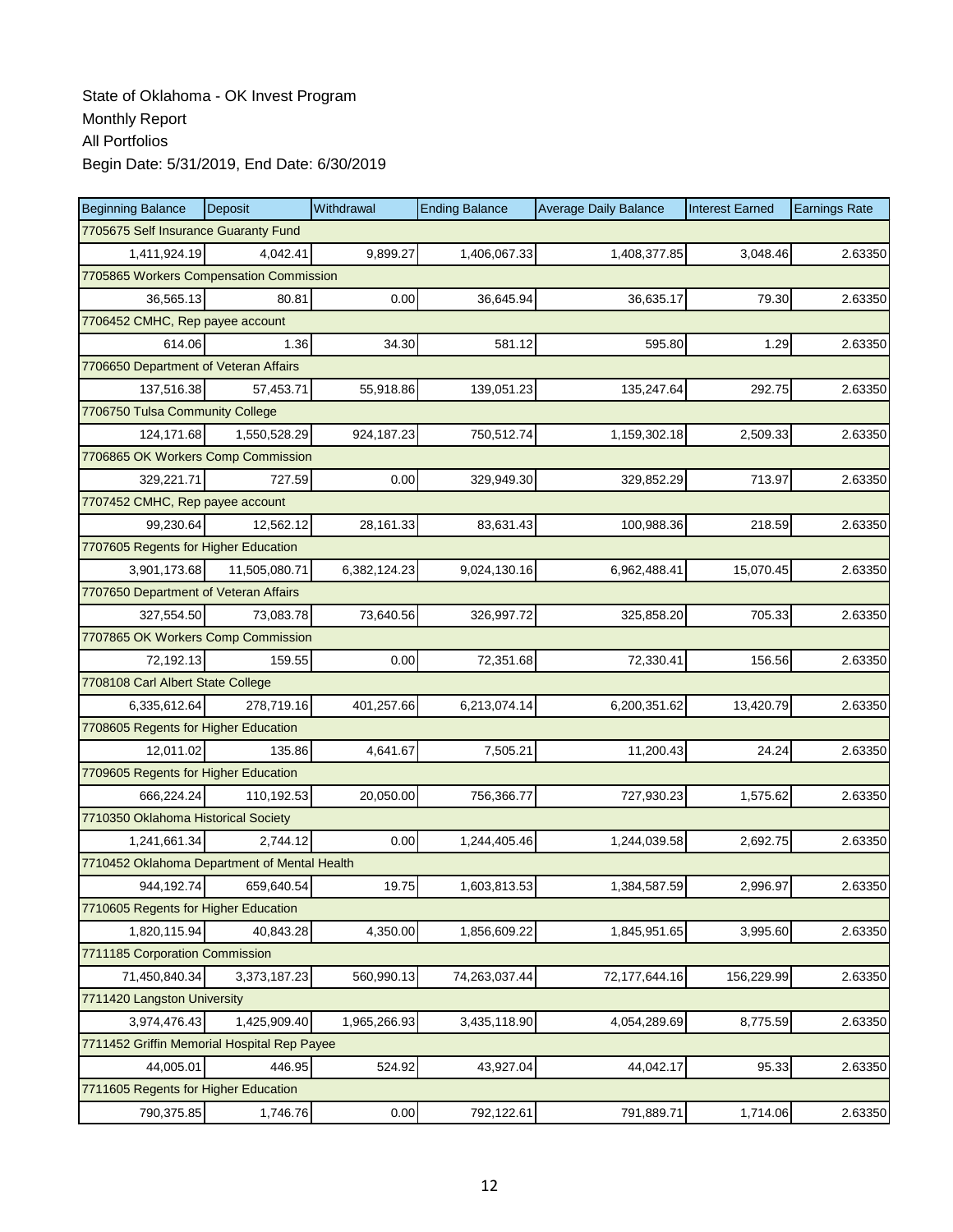| <b>Beginning Balance</b>                       | Deposit                             | Withdrawal   | <b>Ending Balance</b> | <b>Average Daily Balance</b> | <b>Interest Earned</b> | <b>Earnings Rate</b> |  |  |
|------------------------------------------------|-------------------------------------|--------------|-----------------------|------------------------------|------------------------|----------------------|--|--|
| 7712605 Regents for Higher Education           |                                     |              |                       |                              |                        |                      |  |  |
| 146,676.80                                     | 559.16                              | 0.00         | 147,235.96            | 147, 153.57                  | 318.52                 | 2.63350              |  |  |
| 7713605 Regents for Higher Education           |                                     |              |                       |                              |                        |                      |  |  |
| 34,820,883.55                                  | 76,957.11                           | 0.00         | 34,897,840.66         | 34,887,579.71                | 75,514.88              | 2.63350              |  |  |
| 7714605 Regents for Higher Education           |                                     |              |                       |                              |                        |                      |  |  |
| 11,630,007.17                                  | 160,633.14                          | 64,740.00    | 11,725,900.31         | 11,686,210.25                | 25,295.04              | 2.63350              |  |  |
| 7715605 Regents for Higher Education           |                                     |              |                       |                              |                        |                      |  |  |
| 471,894.71                                     | 1,042.91                            | 0.00         | 472,937.62            | 472,798.57                   | 1,023.38               | 2.63350              |  |  |
| 7718605 Regents for Higher Education           |                                     |              |                       |                              |                        |                      |  |  |
| 5,682,065.40                                   | 1,764,284.86                        | 732,823.18   | 6,713,527.08          | 6,020,045.92                 | 13,030.51              | 2.63350              |  |  |
| 7719605 Regents for Higher Education           |                                     |              |                       |                              |                        |                      |  |  |
| 35,821.94                                      | 199.15                              | 0.00         | 36,021.09             | 35,986.54                    | 77.89                  | 2.63350              |  |  |
| 7723623 Seminole State College                 |                                     |              |                       |                              |                        |                      |  |  |
| 226.820.31                                     | 574,935.17                          | 453,185.66   | 348,569.82            | 261,574.66                   | 566.18                 | 2.63350              |  |  |
|                                                | 7725100 Cameron University          |              |                       |                              |                        |                      |  |  |
| 3,163,887.99                                   | 102,816.83                          | 363,142.25   | 2,903,562.57          | 3,105,324.23                 | 6,721.54               | 2.63350              |  |  |
| 7730230 East Central University                |                                     |              |                       |                              |                        |                      |  |  |
| 12,057,209.31                                  | 627,402.94                          | 4,219,758.01 | 8,464,854.24          | 10,733,988.13                | 23,233.94              | 2.63350              |  |  |
| 7730830 Department of Human Services           |                                     |              |                       |                              |                        |                      |  |  |
| 188,009.65                                     | 5,579.78                            | 1,746.06     | 191,843.37            | 192,493.97                   | 416.66                 | 2.63350              |  |  |
| 7740605 Regents for Higher Education           |                                     |              |                       |                              |                        |                      |  |  |
| 17,117,103.02                                  | 2,450,956.80                        | 4,802,655.39 | 14,765,404.43         | 16,567,489.65                | 35,860.67              | 2.63350              |  |  |
| 7741241 Redlands Community College             |                                     |              |                       |                              |                        |                      |  |  |
| 1,227,559.39                                   | 397,778.51                          | 133,784.28   | 1,491,553.62          | 1,396,165.97                 | 3,022.03               | 2.63350              |  |  |
| 7745605 Regents for Higher Education           |                                     |              |                       |                              |                        |                      |  |  |
| 15,827.16                                      | 52,192.08                           | 0.00         | 68,019.24             | 50,637.70                    | 109.61                 | 2.63350              |  |  |
| 7747470 Murray State College                   |                                     |              |                       |                              |                        |                      |  |  |
| 5,692,160.31                                   | 744,090.27                          | 1,608,595.34 | 4,827,655.24          | 5,685,506.60                 | 12,306.40              | 2.63350              |  |  |
|                                                | 7750350 Oklahoma Historical Society |              |                       |                              |                        |                      |  |  |
| 1,119,481.27                                   | 14,943.45                           | 34,182.19    | 1,100,242.53          | 1,107,032.80                 | 2,396.20               | 2.63350              |  |  |
| 7750531 Rose State College                     |                                     |              |                       |                              |                        |                      |  |  |
| 14,021,303.31                                  | 285,816.91                          | 2,048,033.74 | 12,259,086.48         | 13,390,512.54                | 28,984.04              | 2.63350              |  |  |
| 7751485 Northeastern State University          |                                     |              |                       |                              |                        |                      |  |  |
| 17,988,872.72                                  | 1,296,502.38                        | 2,151,616.38 | 17, 133, 758. 72      | 17,834,276.71                | 38,602.66              | 2.63350              |  |  |
| 7752485 Northeastern State University          |                                     |              |                       |                              |                        |                      |  |  |
| 2,683,677.96                                   | 5,926.11                            | 0.00         | 2,689,604.07          | 2,688,813.92                 | 5,819.99               | 2.63350              |  |  |
| 7765665 Southwestern Oklahoma State University |                                     |              |                       |                              |                        |                      |  |  |
| 8,984,483.67                                   | 718,087.19                          | 2,817,509.91 | 6,885,060.95          | 8,303,213.26                 | 17,972.48              | 2.63350              |  |  |
| 7790041 Western Oklahoma State University      |                                     |              |                       |                              |                        |                      |  |  |
| 15,596.35                                      | 92,181.99                           | 59,833.50    | 47,944.84             | 40,402.30                    | 87.45                  | 2.63350              |  |  |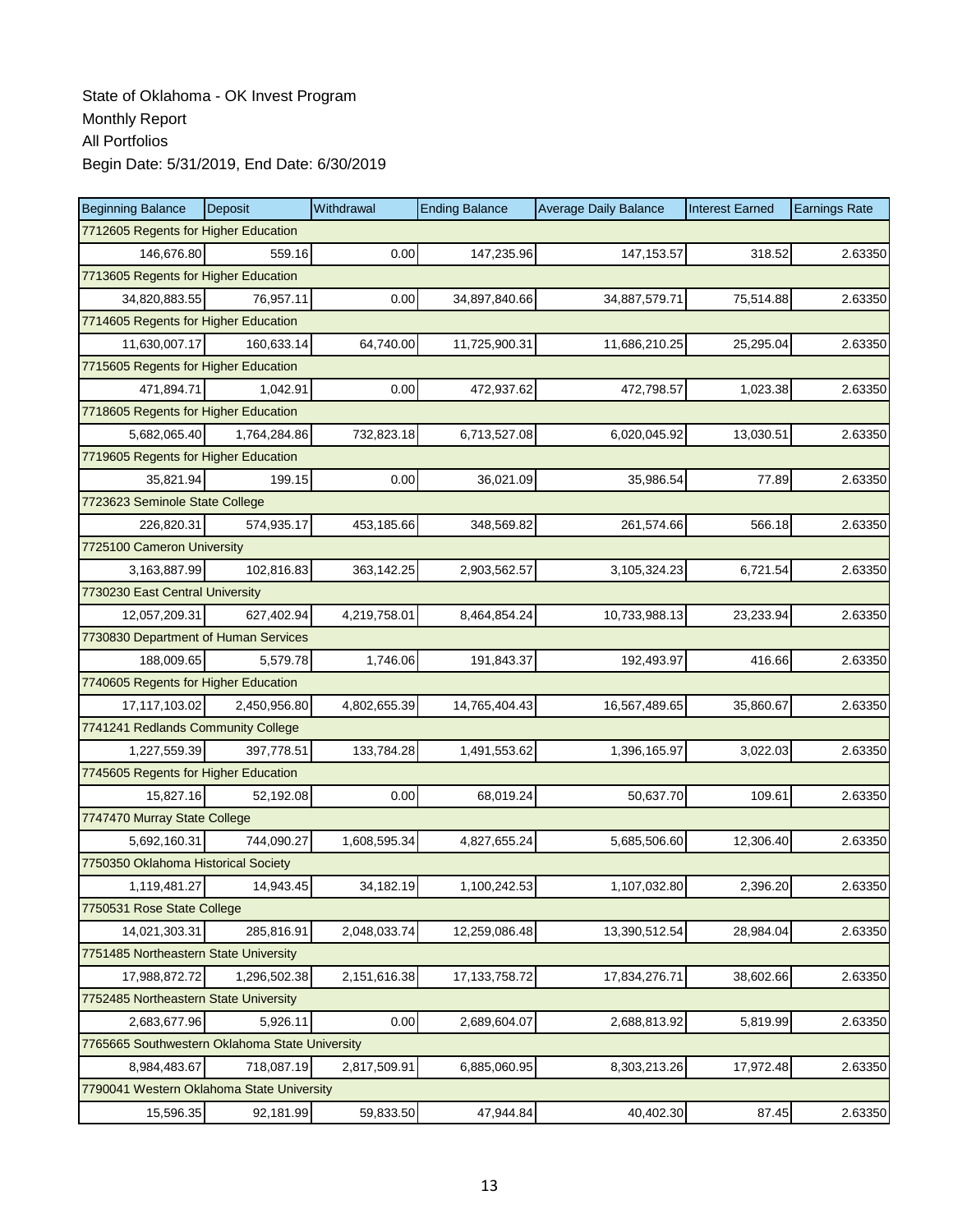| <b>Beginning Balance</b>                        | Deposit      | Withdrawal | <b>Ending Balance</b> | <b>Average Daily Balance</b> | <b>Interest Earned</b> | <b>Earnings Rate</b> |  |
|-------------------------------------------------|--------------|------------|-----------------------|------------------------------|------------------------|----------------------|--|
| 7790230 East Central University                 |              |            |                       |                              |                        |                      |  |
| 550,139.11                                      | 317,776.11   | 391,088.49 | 476,826.73            | 438,150.82                   | 948.39                 | 2.63350              |  |
| 7790241 Redlands Community College              |              |            |                       |                              |                        |                      |  |
| 147,091.92                                      | 88,728.81    | 75,229.23  | 160,591.50            | 148,073.35                   | 320.51                 | 2.63350              |  |
| 7790470 Murray State College                    |              |            |                       |                              |                        |                      |  |
| 75,796.18                                       | 1,866.48     | 27,391.31  | 50,271.35             | 64,483.01                    | 139.57                 | 2.63350              |  |
| 7790485 Northeastern State University           |              |            |                       |                              |                        |                      |  |
| 2,009,487.53                                    | 597.313.01   | 719,663.17 | 1,887,137.37          | 1,860,726.97                 | 4,027.58               | 2.63350              |  |
| 7790490 Northern Oklahoma College               |              |            |                       |                              |                        |                      |  |
| 851,736.58                                      | 2,927.80     | 221,103.34 | 633,561.04            | 768,413.71                   | 1,663.25               | 2.63350              |  |
| 7790660 Southeastern State University           |              |            |                       |                              |                        |                      |  |
| 50,952.57                                       | 434,880.66   | 165,480.14 | 320,353.09            | 167,023.87                   | 361.53                 | 2.63350              |  |
| 7790665 Southwestern Oklahoma State University  |              |            |                       |                              |                        |                      |  |
| 1,309,159.10                                    | 367,034.82   | 480,407.75 | 1,195,786.17          | 1,242,412.96                 | 2,689.23               | 2.63350              |  |
| 7805370 OIFA                                    |              |            |                       |                              |                        |                      |  |
| 102.86                                          | 0.23         | 0.00       | 103.09                | 103.06                       | 0.22                   | 2.63350              |  |
| 7823740 OCIA 2008B Reserve Fund                 |              |            |                       |                              |                        |                      |  |
| 654.47                                          | 1.45         | 0.00       | 655.92                | 655.73                       | 1.42                   | 2.63350              |  |
| 7845740 OCIA 2008A Sinking Fund                 |              |            |                       |                              |                        |                      |  |
| 4,641.52                                        | 10.26        | 0.00       | 4,651.78              | 4,650.41                     | 10.07                  | 2.63350              |  |
| 7846740 OCIA 2008B Sinking Fund                 |              |            |                       |                              |                        |                      |  |
| 1,005.27                                        | 2.22         | 0.00       | 1,007.49              | 1,007.19                     | 2.18                   | 2.63350              |  |
| 7847740 OSF Building Project Fund               |              |            |                       |                              |                        |                      |  |
| 0.00                                            | 7,352.39     | 0.00       | 7,352.39              | 6,372.07                     | 13.79                  | 2.63350              |  |
| 7848740 OSF Building Project Fund               |              |            |                       |                              |                        |                      |  |
| 32,967,992.73                                   | 5,020.55     | 0.00       | 32,973,013.28         | 32,972,343.87                | 71,369.32              | 2.63350              |  |
| 7849740 OCIA 2009A Sinking Fund                 |              |            |                       |                              |                        |                      |  |
| 11,569,671.90                                   | 317,321.40   | 0.00       | 11,886,993.30         | 11,605,281.68                | 25,119.87              | 2.63350              |  |
| 7851740 OCIA                                    |              |            |                       |                              |                        |                      |  |
| 10,713,405.50                                   | 2,968,826.91 | 0.00       | 13,682,232.41         | 12,304,660.96                | 26,633.69              | 2.63350              |  |
| 7853740 Oklahoma 2010B GO Sinking Fund          |              |            |                       |                              |                        |                      |  |
| 15,690.80                                       | 34.68        | 0.00       | 15,725.48             | 15,720.86                    | 34.03                  | 2.63350              |  |
| 7854740 OCIA Endowed Chair Fund 2010            |              |            |                       |                              |                        |                      |  |
| 7,083,261.52                                    | 1,930,032.28 | 0.00       | 9,013,293.80          | 8,085,923.95                 | 17,502.15              | 2.63350              |  |
| 7857740 OCIA 2010A Highway Capital Improvements |              |            |                       |                              |                        |                      |  |
| 12,055,285.41                                   | 2,519,684.66 | 0.00       | 14,574,970.07         | 13,366,447.53                | 28,931.95              | 2.63350              |  |
| 7858740 OCIA 2010b Highway Capital Improvements |              |            |                       |                              |                        |                      |  |
| 2,439,154.23                                    | 1,404,397.53 | 0.00       | 3,843,551.76          | 3,224,494.87                 | 6,979.49               | 2.63350              |  |
| 7860740 OCIA 2012 State Highway                 |              |            |                       |                              |                        |                      |  |
| 2,734,048.81                                    | 988,959.06   | 0.00       | 3,723,007.87          | 3,247,125.83                 | 7,028.47               | 2.63350              |  |